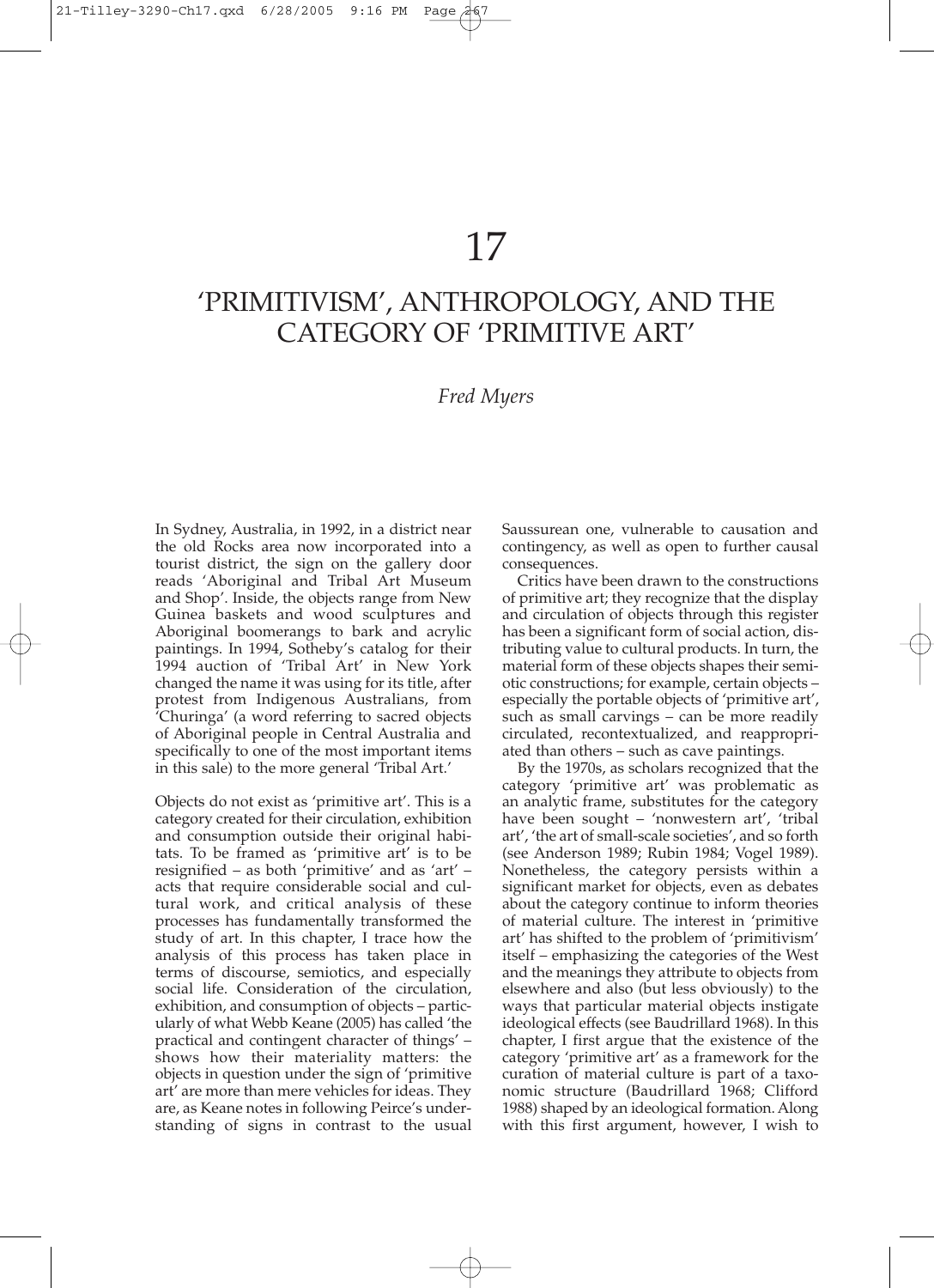develop a second point through the notion of 'objectification', attending to the ways in which material qualities of objects suppressed within this categorical formation may persist and have potential for new readings and alternate histories.

## PRIMITIVISM

The construction known as 'primitivism' has been considered by a wide range of scholars, in the past and in the present, and its origins have been found by some in the classical period (Lovejoy and Boas 1935; Gombrich  $2002$ <sup>1</sup> and by others more meaningfully in the concern of the Enlightenment to reconstruct the origins of culture shaped by a reaction against classicism (Connelly 1995). However, they differ among themselves, the argument of these works is that particular attributes of objects are valorized as an alternative to that which is more refined, more 'developed', more 'learned' or 'skilled'. Thus, the 'primitive' is a dialogical category, often explicitly a function of the 'modern' (see also Diamond 1969); the current consideration of the category is inextricably linked to controversies about cultural and ideological appropriation launched from postmodern and postcolonial critique. These critiques seek to identify the function of the category as part of Western culture.

As Clifford (1988), Errington (1998), and Price (1989) have shown, there have been significant consequences of this formation.<sup>2</sup> For much of the twentieth century, 'primitive art' defined a category of art that was, more or less, the special domain of anthropology – a domain differentiated from the general activity of 'art history' by virtue of being outside the ordinary, linear narratives of (Western) artistic 'progress' in naturalistic representation. Primarily, therefore, non-Western and prehistoric art, 'primitive art' (later to become 'tribal art', the 'art of small-scale societies', and even 'ethnographic art') was most obviously within the purview of anthropological study and was exhibited in ethnographic or natural history rather than 'fine art' museums. One consequence of this placement, noted by many, has been the popular identification of Native American cultures (for example) not with other human creations, but with the natural plant and animal species of a continent – suggesting that products are parts of nature, as if they had no history. Nonetheless, many particular analyses of non-Western art systems, the many detailed studies of local aesthetic organization and function, have value.

Because such studies were undertaken within a division of labor between art history and anthropology does not inherently make them part of the 'primitivist' ideological formation itself; essays in the well known collections edited by Jopling (1971), Otten (1971) and D'Azevedo (1973) can hardly be accused of imagining a unified 'primitivity'. Even so, the indirect influence of primitivism has remained all too often in other attempts to find local, ethnoaesthetic systems as if they were 'uncontaminated', or 'pure' of Western influence as well as 'allochronic' (Fabian 1983) and part of another era (see Clifford 1988; Thomas 1991).<sup>3</sup>

In a comprehensive survey, the art historian Colin Rhodes (1995) points out that the category 'primitive' is a relational operator:

The word 'primitive' generally refers to someone or something less complex, or less advanced, than the person or thing to which it is being compared. It is conventionally defined in negative terms, as lacking in elements such as organization, refinement and technological accomplishment. In cultural terms this means a deficiency in those qualities that have been used historically in the West as indications of civilization. The fact that the primitive state of being is comparative is enormously important in gaining an understanding of the concept, but equally so is the recognition that it is no mere fact of nature. It is a *theory* that enables differences to be described in qualitative terms. Whereas the conventional Western viewpoint at the turn of the century imposed itself as superior to the primitive, the Primitivist questioned the validity of that assumption, and used those same ideas as a means of challenging or subverting his or her own culture, or aspects of it.

#### (Rhodes 1995: 13)

This relationality may help us to understand an extraordinary diversity of forms within the primitive, what Connelly has called 'the difficulty in discerning a rationale underlying the chaotic mix of styles identified as 'primitive' (1995: 3). Some critics have pointed out that the formulation of the primitive – as timeless, unchanging, traditional, collective, irrational, ritualized, 'pure' – has been configured against the notions of the individually heroic modern person as 'rational', 'individual', and so on. Others have emphasized the construction of 'primitive' expressiveness and directness as superior to classical and learned convention. A consideration of relationality further suggests that the operation of this category must be understood within a particular structure and in relation to the properties of the objects themselves. A perceived (or attributed) lack of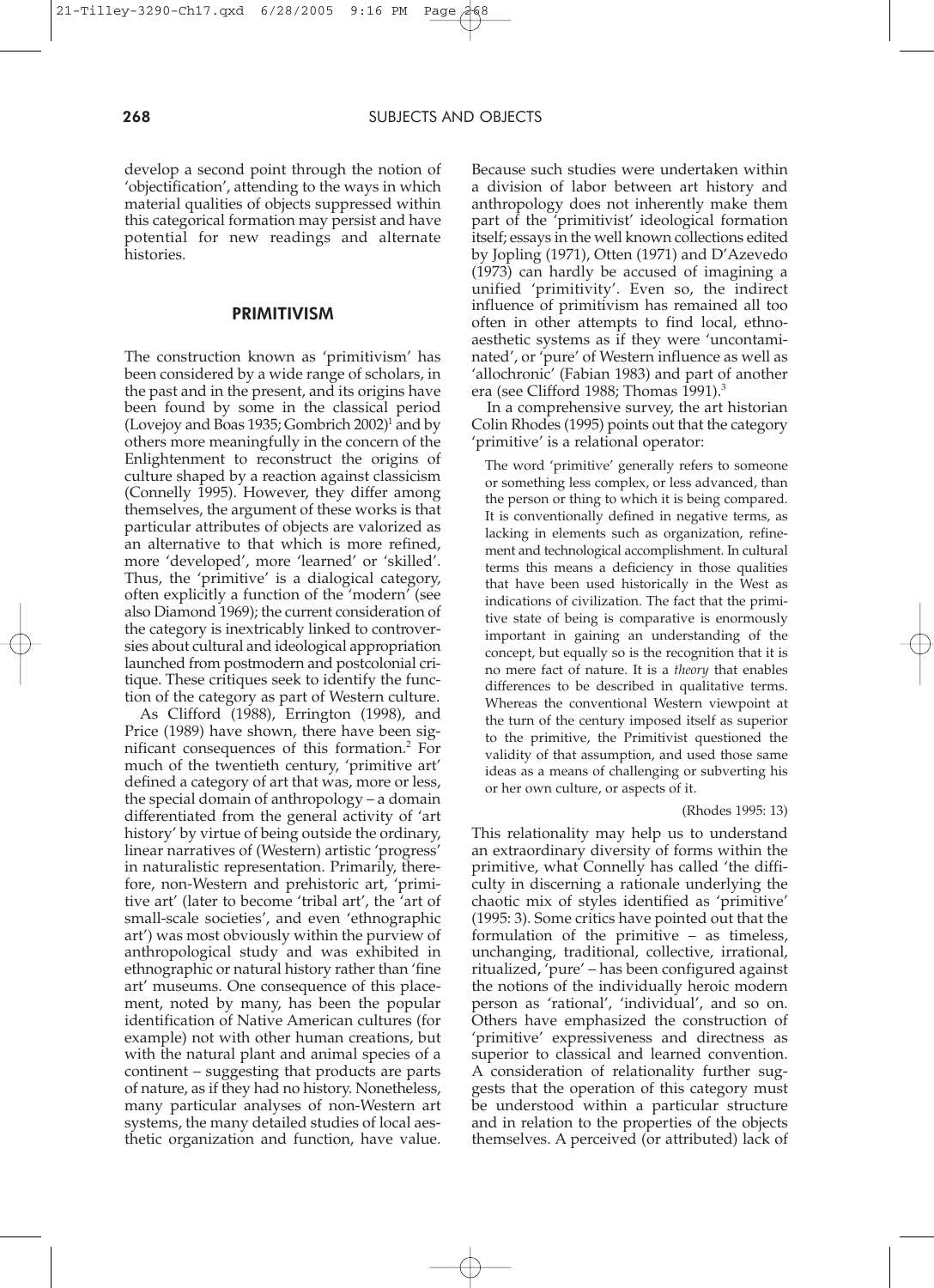refinement in the manufacture of objects might be conducive to the common view that 'primitive' art is more spiritual than Western art. Conversely, others regard such objects as providing a mere display of virtuousity and hence 'craft' (more material) compared to the philosophically loaded stuff of 'real art' (more ideational). My aim, then, is to illuminate the linkages between the ideological structure of an aesthetic doctrine of Modernism and notions of the 'primitive', and the materiality of the objects of 'primitive art'.

## MOMA EXHIBITION: THE 'PRIMITIVISM' DEBATE

Much of the linkage between Modernism and the category of 'primitive art' was illuminated in the body of critical response to the New York Museum of Modern Art's 1984 exhibition '"Primitivism" in Twentieth Century Art: the Affinity of the Tribal and the Modern'.4 The terms of the 'primitivism' debate as it developed in the art world should be understood initially as manifesting criticism of the famous Museum of Modern Art (MOMA) and its ideological construction of Modernism. In marking off 'capital M' Modernism, following Blake and Frascina (1993), I mean a *particular* aesthetic doctrine rather than the whole of what I should call modern art. (This is frequently identified with the doctrine of 'Modernism' that, in Clement Greenberg's famous (1965) formulation, strips away everything 'nonessential' to an artistic medium.)<sup>5</sup>

I have found it useful to distinguish two significant strands in the 'primitivism' critiques. By and large, critics of the varieties of what they see as a 'primitivist fantasies' paradigm have drawn on the Foucauldian association of power/ knowledge to give theoretical shape to their efforts to discern the imposition of meaning and values on Native peoples. Those following this strand of analysis, best known through Said's *Orientalism* (1978), have emphasized how being represented as 'primitive' traps or subjectifies Others and has defining power (as dominant knowledge) over their identities. The exemplary case for such formulations has been the display of cultures in the museum or exhibition, a situation where local ('primitive', 'Native', 'indigenous') voices – if not entirely absent – were more muted. Indeed, a good deal of the recognition and criticism of these constructions follows from the emerging indigenous political project that involves critiques of

the binding doctrines of 'authenticity' and cultural purity (see, e.g., Ziff and Rao 1997; Karp and Lavine 1992).

The second strand has drawn inspiration from the postmodern attack on the doctrine and practice of Modernism itself (its structures and codes) as a formation of hierarchy and exclusion that subordinates or manages cultural 'difference' that might be threatening to the values it instantiates (see Clifford 1988; Foster 1985; for a more general consideration of postmodernism, see Connor 1989). Not only does this variant of criticism manifest the struggle within art theory itself, about what 'art' or good art is, about what is 'art' and 'non-art' (Danto 1986). The significant insight of postmodern criticism has also been that art theory is not neutral and external, that formalist definitions of material culture as 'art' are themselves *part of culture*. They are projected and circulated as part of cultural struggle, as *defensive* responses to a surrounding context – to the threat to 'art', for example, of theatricality, entertainment, kitsch, and mass culture – threats specifically addressed in such well known formulations as those of Clement Greenberg (1937/1961), Michael Fried (1967), and Theodor Adorno (1983).

It might well be argued that such formalism placed materiality itself (the quality of the  $\bar{f}$ thing', its very 'thingness') – its irreducibility to simple ideas – in the foreground, thereby contrasting with older views of art as the expression of ultimately immaterial intentions, meanings, and values. The rise of Formalism owed a great deal, historically, to the perceived need to sustain a place for 'art' after the rise of photography as the medium of naturalistic representation. In this regard, Roger Fry's (1920) theorization of 'significant form' rather than content as the basis of true art provides an important precursor of the theory and rescue work of later Modernist criticism, such as Greenberg's.<sup>6</sup>

In the criticized definitions of 'art' – definitions which are regarded by critics as sharing the Kantian ideal of aesthetics as somehow distinct from practical reason and morality – art is *qualitatively superior* (if not transcendent) to other cultural forms. Critically oriented postmodern theorists, such as Rosalind Krauss, Hal Foster, and Craig Owens, as well as more straightforward sociological critics such as Pierre Bourdieu (1984), asserted that art's defensive strategy of self-definition (art's autonomy from other spheres of culture) was not simply a neutral fact, but was a form of cultural production itself – an exclusionary, boundary-maintaining activity, a hegemonic exercise of power through knowledge.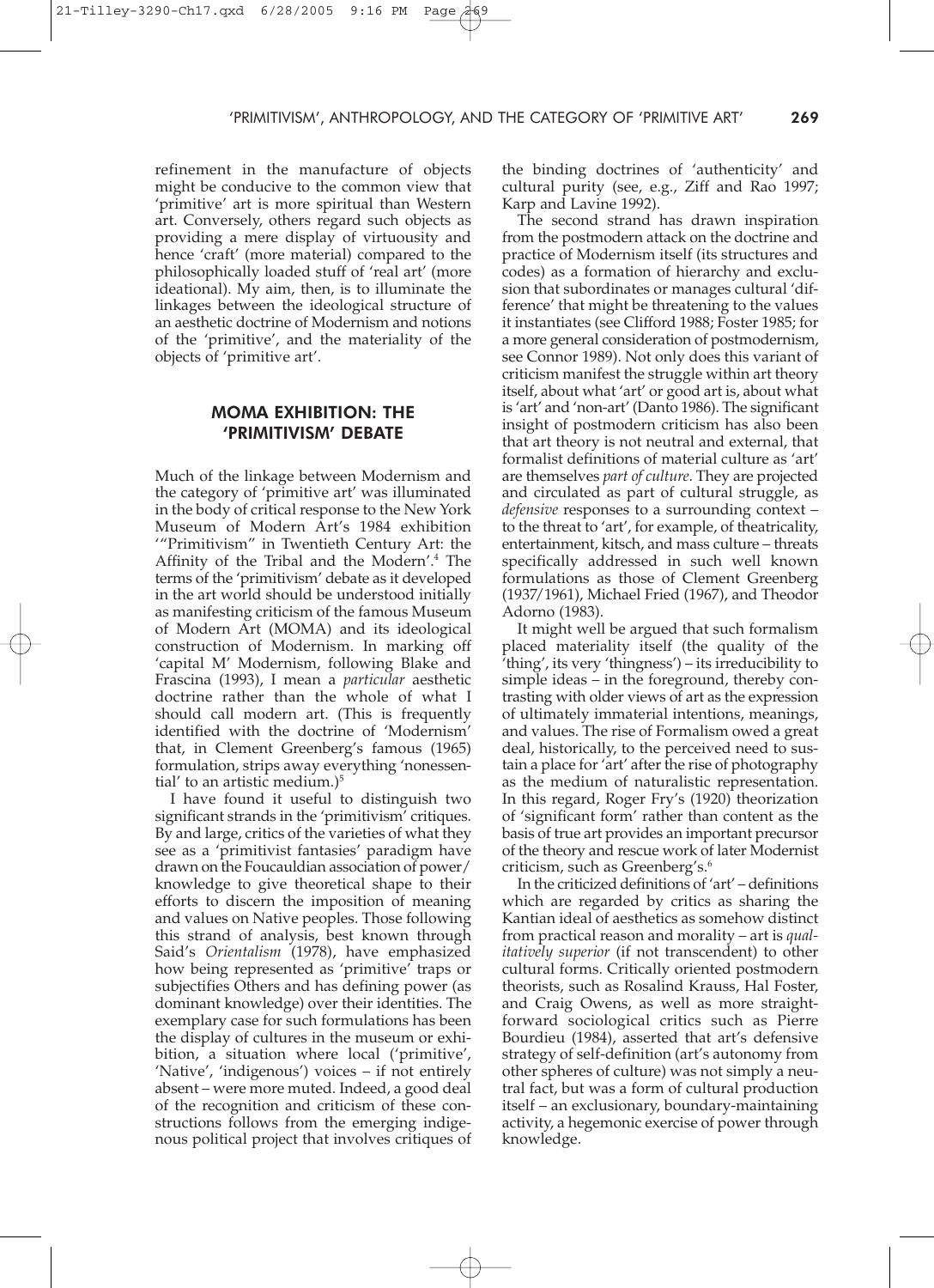From this point of view, the deployment of 'primitivism' was criticized – or deconstructed – precisely as a relational operator of Modernism itself. The art historian and critic Hal Foster (1985) argued that 'primitivism' (the framework through which certain cultural projects were experienced and understood) was an instrumentality of Modernist cultural formation, in the service of sustaining and producing a Western identity as superior. The sense of cultural hierarchy and exclusion as *defensive* strategies underlies much of the critical work of the 1980s and 1990s, and gives weight to Foster's chracterization of it as 'fetishism' – that is, something made by people that appears to be independent of them and to have power over them, hiding its own source in the subject of whom it is really a part.

## MOMA EXHIBITION: THE UNANTICIPATED CRISIS OF PRIMITIVE ART

Even in the more controlled domains, however, since those material qualities that are suppressed do persist, objects bring the potential for new realizations into new historical contexts (see, e.g., Thomas 1991).

#### (Keane 2005)

The contest of positions and ideas, however, was not a disembodied one, abstracted in space and time. It had everything to do with the cultural power of a particular institution – New York's Museum of Modern Art – to define artistic merit and value, and the struggle of those outside it – women, minorities – to establish a framework of recognition of their work and that of others who believed themselves to be excluded by MOMA's doctrines.

It should be clear that the dominant notion of 'art' that came under criticism was the notion of an aesthetic experience constituted through the *disinterested* contemplation of objects as *art* objects removed from instrumental associations (see Bourdieu 1984). This notion of the aesthetic was entirely compatible with the formalist emphasis of prevailing art discourses at the time, although the implicit hierarchies of value were at this time becoming the subject of challenge. Critics approached the MOMA show on grounds of the inapplicability of the Modernist, formal concept of 'art' itself as appropriate for universal application as a framework for interpreting or evaluating the value of material culture. They portrayed the exhibition not so much as a simply mistaken ethnocentric misrepresentation; rather, it was seen as actively constituting in its poetics a hegemonic ideological structure. The inspiration for such an analysis of the exhibition should ultimately be traced to Claude Lévi-Strauss's (1966) influential but now somewhat eclipsed discussion of the *bricoleur* and 'the science of the concrete'. The curator/*bricoleur* takes his or her elements from the world's material culture and recontextualizes their sensible or material properties by placing them within an exhibition or installation as a larger whole, itself standing indexically and iconically for the world outside it. From this recontextualization emerges a particular formation of 'primitive art' reflecting, instantiating, and 'naturalizing' the codes of modernism. That 'challenge' is possible, critical and/or political, suggests the instability of any such structure, its inability to hold the objects' material qualities to its singular ordering. Indeed, while the emphasis of Formalism might be seen as giving greater value to material form than to intentions, meanings, narratives, or other less material dimensions of the art work, since only the materiality *within* the art work was admitted to consideration, other qualities of the object could be made to challenge the structure.

The critiques of the MOMA show had precedents. Work that indicated this relationship between aesthetic theory and politics – e.g., Guilbaut's *How New York stole the Idea of Abstract Art* (1983) or Barthes's essay on the MOMA's early 'Family of Man' exhibition (1957) – informed their discussion of an ideology in which art practices and objects were made to represent a generic but problematic 'humanity'. The 'primitivism' debates pursued a series of questions about the complicity of Modernism – a supposedly progressive, emancipatory aesthetic doctrine – with projects of colonialist and imperialist hegemony. They implicated Modernism as an ideological structure in which value is constructed or denied through representation. That this ideological structure was embodied in the institution of MOMA – an institution with massive cultural authority and connection to collectors and dealers – was central to its effectiveness, far beyond anything that might have been produced, for example, through the discourse of anthropologists. Enacted within a controlled domain, this exhibition was a high stakes cultural performance of the relationship between the West and the Rest.

William Rubin, the curator of the exhibition, had gained his reputation as a Picasso expert. Not surprisingly, Rubin organized the exhibit around his understanding of Picasso, owing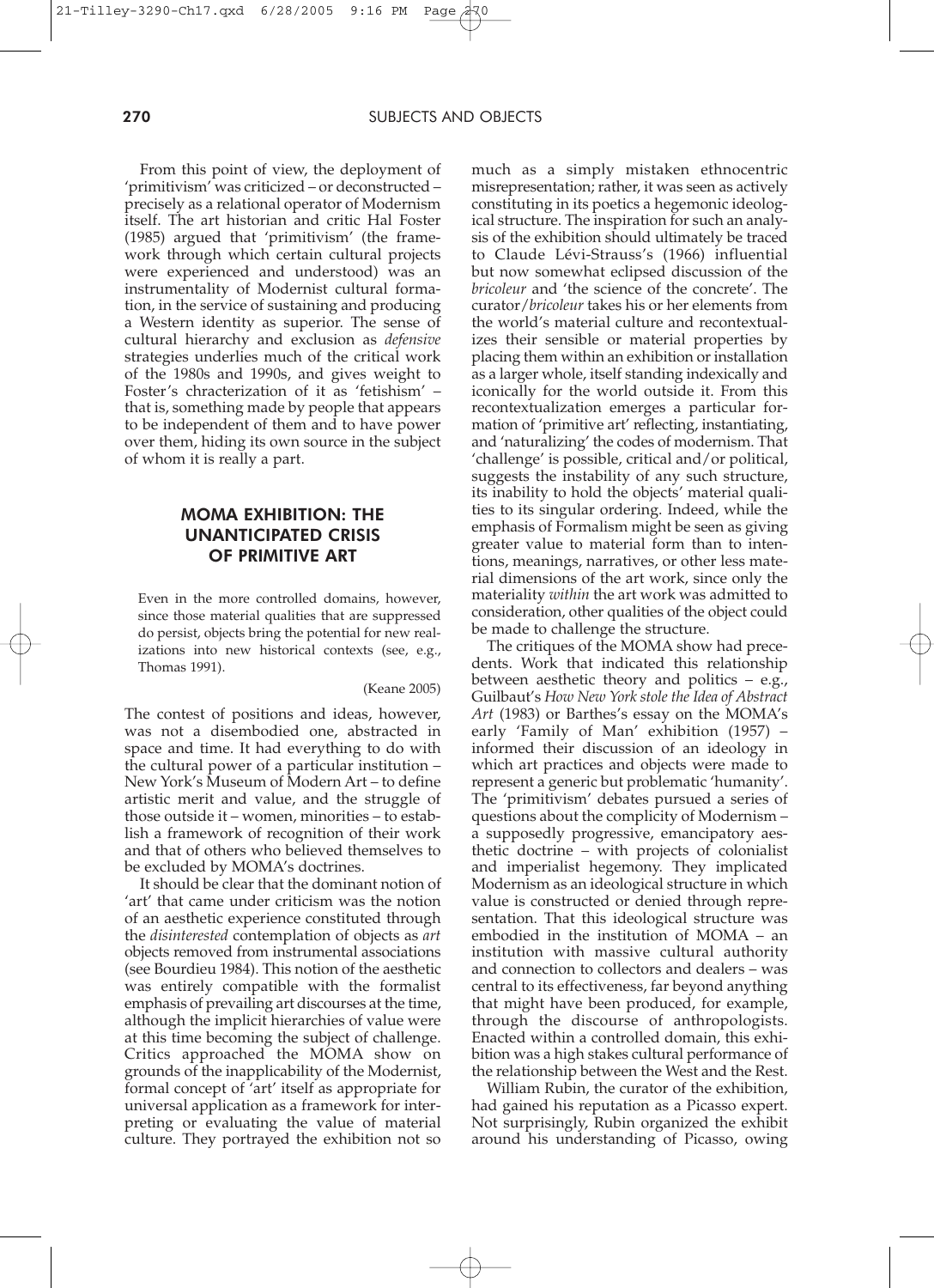much to Picasso's own mythology – in which the artist's own internal history arrived at a situation (the critique of older models and conventions of art) that found African art/sculpture to exemplify formal properties important at that time in the West. Neither Rubin nor Picasso – nor Robert Goldwater, from whose earlier volume, *Primitivism in Modern Art* (1938), the idea came – saw the primitive as influencing the modern artist.<sup>7</sup> The evolution of modern art, according to the MOMA narrative, was supposed to be an *internal* dialectic of liberation from narrative content towards an emphasis on material form. The 'Primitivism' exhibition's fascination – and the first section of the installation – was with the objects that Picasso and his contemporaries had in their studios, what they could possibly and actually did see  $-$  a brilliant, historical exploration of the specific traffic in culture at the time – with an explicit consideration of how the particular objects entered into art (Rubin 1984). A salient example was the Picasso painting that portrayed a guitar resonating with the form of a Grebo mask – matching the specific mask then in his studio and its appearance in his painting.

21-Tilley-3290-Ch17.qxd 6/28/2005

The second part of the exhibition moved to 'Affinities', as they were called, or general resemblances – pairing a prominent Western art work (and artist) with a non-Western (or tribal) piece that presented the *same formal properties* (according to the curator's grouping). Clifford and others pointed out how this installation functioned ideologically. Following the famous Barthes (1957) essay on the ideology of 'The Family of Man' – an exhibition of photographs, curated by Edward Weston and circulated by MOMA in the 1950s, which saw human beings everywhere as subject to the same concerns and theme — Clifford argued that a 'Family of Art' was allegorized in the MOMA's 'Primitivism' exhibition. Especially in the pairing of unattributed non-Western works with the masterpieces of named Western Modernist artists, the exhibition emphasized creativity and formal innovation *as the gist of 'art' everywhere*.

Ideological critiques have long been suspicious of 'naturalizing' and regard such acts of representation not as innocent errors but as attempts to provide legitimacy for current formations of power. Thus, to represent so-called 'primitive' artists as having the same formal motivations and interests as those said to be central to the modern avant-garde was to assert that the particular art practices celebrated in Twentieth-century doctrines (that seem conveniently resonant with bourgeois experiences and celebratory of individual and especially male heroic creativity) were a human universal and to support the Modernist narrative of contemporary Western art practice as representing the finest expression of human art. Those so-called primitive artists whose work did not resemble the valued modern were not selected for display.

Postmodern critics have argued for a less linear, more decentered approach to 'art' – seeing 'art' as having less unity and having multiple histories, emphasizing a range of differences as equally 'art'. By seeming to discern 'affinities' that the exhibition itself constructed, the exhibition naturalized the MOMA doctrine of aesthetics while at the same time it abstracted non-Western objects from whatever context and function they might originally have had. By finding similarities where there should be differences, through this recontextualization MOMA's 'primitivism' operated, it was argued, to universalize the aesthetic doctrine of Western Modernism – emphasizing the formal, material dimensions of art objects as their central quality and indirectly supporting a separable or autonomous dimension of human life that was 'art'.

Anthropologists have been familiar with the potential that cultural comparison has for ideological deployment. Lacking historical connection and context for 'tribal' objects, the means of constructing typological similarities in the 'Affinities' section were very much like those involved in what was called 'the comparative method.' In the ninetieth century, in books and exhibitions, this method of cultural comparison undergirded the ethnocentric, universalist histories of unilineal evolution from 'primitive' (and simple) to 'civilized' (and complex).8 However, at MOMA's exhibition, 'primitive art' had a different – but still ethnocentric – function, departing from the ninetieth-century construction of cultural hierarchy. The view of art implemented by the comparison at MOMA and more widely circulating, as Sally Price argued, was characterized further by what she called 'the universality principle' – a principle articulated in 'the proposition that art is a 'universal language' expressing the common joys and concerns of all humanity' (1989: 32). Not only does such a principle of universality legitimate the view of aesthetics as universal, innate, and transcending culture and politics – the innate taste of the connoisseur who knows art (anywhere) when he or she sees it. But this proposition of universality is, in turn, based on another Western conceit – the notion that 'artistic creativity originates deep within the psyche of the artist. Response to works of art then becomes a matter of viewers tapping into the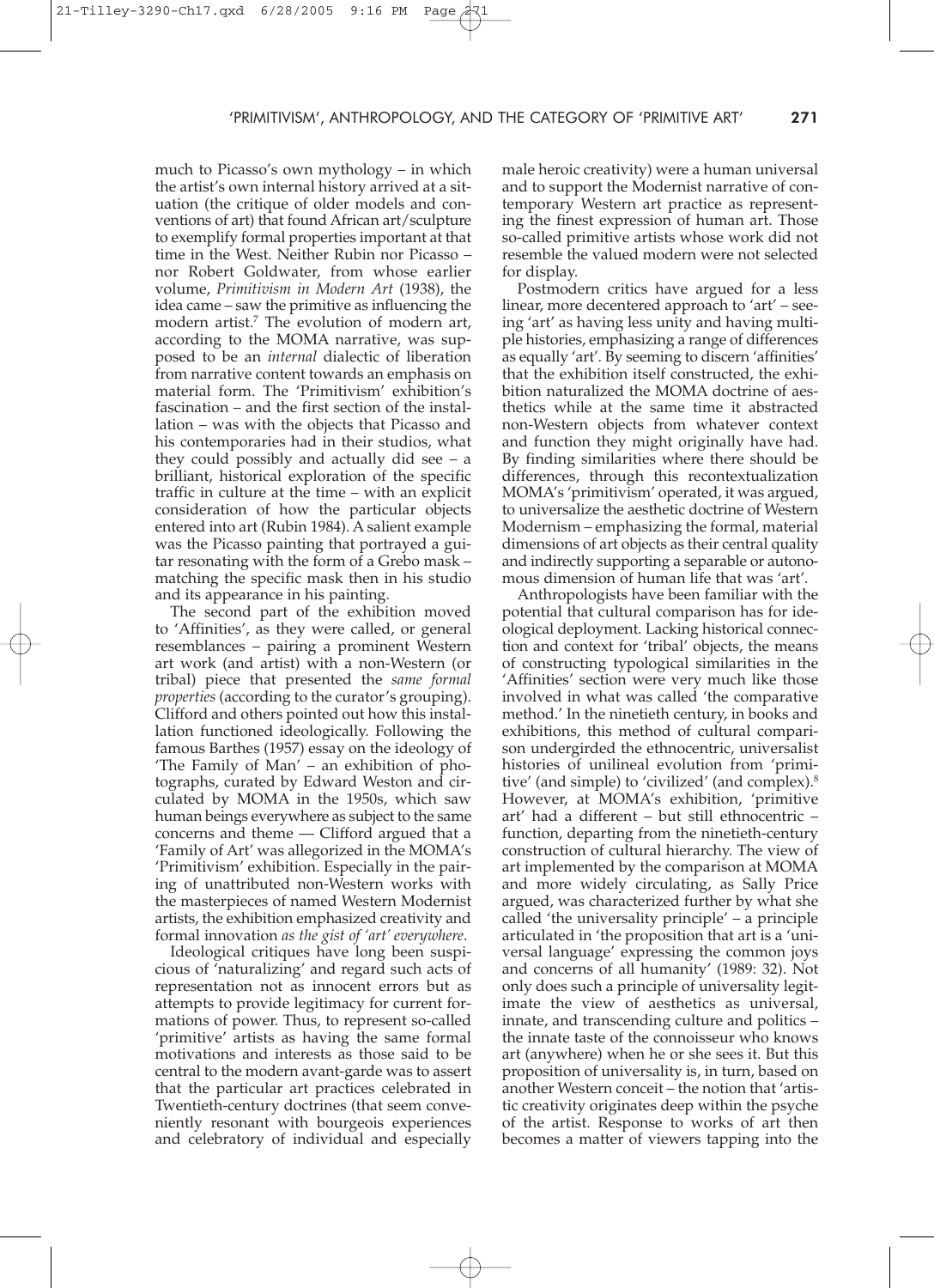psychological realities that they, as fellow human beings, share with the artist' (Price 1989: 32).

While she was principally objecting to the ethnocentrism of viewers' presuming to know directly what is at stake in the objects, unmediated by knowledge of their context and function in the horizon of expected viewers. Price was drawing attention to another variety of 'primitivist' representation.<sup>9</sup> In this variant, the 'primitive' is more direct in expression, unmediated by tradition or reason – the polar opposite of the refined and inexpressive classical (see also Connelly 1995; Gombrich 2002).10 There is no doubt that Western artists like Picasso had their own Romantic forms of 'primitivism', seeing so-called tribal artists to be, as the art historian Paul Wingert (1974) said, 'more closely allied to the fundamental, basic, and essential drives of life' which Civilized or Western folks share but 'bury 'under a multitude of parasitical, nonessential desires'.

Along this fracture line, Thomas McEvilley criticized the exhibition for its effort to demonstrate the universality of aesthetic values. The implicit claim of universality, he observed, operated in the service of placing Formalist Modernism *as the highest criterion of evaluation*. To make his point, McEvilley invoked in positive terms another trope of 'primitivism' (endorsing the opposite side of the ideological dyad) – the Romantic and dark Otherness of non-Western art. McEvilley claimed the exhibition accomplished its construction of aesthetic universality through censorship of the meaning, context, and intention – the excessive materiality – of the exotic objects:

In their native contexts these objects were invested with feelings of awe and dread, not of esthetic ennoblement. They were seen usually in motion, at night, in closed dark spaces, by flickering torchlight … their viewers were under the influence of ritual, communal identification feelings, and often alcohol or drugs; above all, they were activated by the presence within or among the objects themselves of the shaman, acting out the usually terrifying power represented by the mask or icon. What was at stake for the viewer was not esthetic appreciation but loss of self in identification with and support of the shamanic performance.

#### (McEvilley 1984: 59)

By repressing the aspect of content, the Other is tamed into mere pretty stuff to dress us up ... In depressing starkness, 'Primitivism' lays bare the way our cultural institutions relate to foreign cultures, revealing it as an ethnocentric subjectivity inflated to coopt such cultures and their objects into itself.

(McEvilley 1984: 60).

A number of historians have recognized the linkages in which, for example, 'the burden of sophistication' weighing on modern artists 'had necessitated their enthusiasm 'for every primitive period of art in which they could regain a sense of seeing with the uneducated gaze of the savage and the childlike eye' (Leo Stein, quoted in Price 1989: 33). This view of primitive art 'as a kind of creative expression that flows unchecked from the artist's unconscious' (Price 1989: 32) has potentially difficult ideological implications. While the implications for those valorizing 'directness' of expression or refusing the conventions of the past may point in one direction, the comparison of primitive art and children's drawings that valorizes this formation has also been recognized to underwrite some doctrines of racial inferiority.

## TIME AND THE OTHER

Another significant criticism of the way the category 'primitive art' operates addresses the neutralization of Time, following Johannes Fabian's (1983) important discussion of allochronic and coeval perspectives. In the former, a temporal distancing technique exemplified by some kinds of traditional ethnographic writing, non-Western people are represented as existing in some other time than the writer, not as part of the same history. A coeval perspective, in contrast, emphasizes their copresence. Some connoisseurs have assumed that there were – at some time – isolated cultures projecting their own 'spirit' or cultural essence into their objects. In the MOMA show, and other exhibitions, Clifford (1988) pointed out, the objects of 'primitive art' were typically identified by 'tribal group', implying a stylistic consensus, without individual authorship (implying a collectivity), and without much temporal location. When operating in the project of defining – by contrast or similarity – 'us', the 'primitive' and his or her objects tend not to be seen within their own histories and contexts. The effect is to suggest that nothing happens over time in these homogeneous and apparently unchanging primitive, traditional societies. Such societies appear to exemplify Eliade's (1959) archetype of repetition in societies dominated by ritual rather than history.

The 'primitivism' debates revealed how the opposed categories of 'primitive' and 'modern', as 'tradition' and 'innovation' respectively, might regulate the fabricated boundaries between the modern West and a supposedly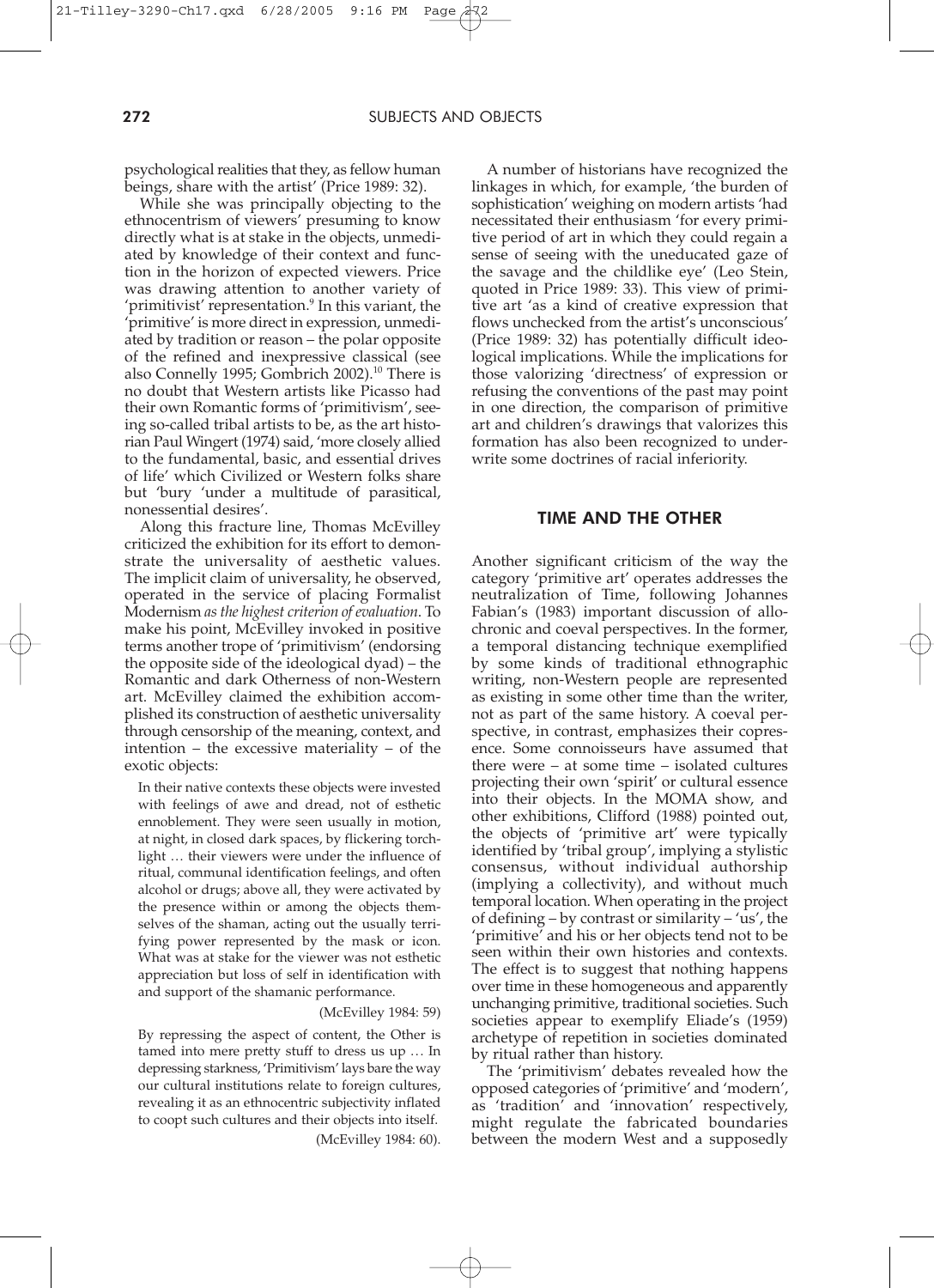premodern Other. In drawing attention to the neutralization of Time, and borrowing from Fabian (1983), Clifford's criticism notes how this Other is distanced from *us* by being excluded from contemporaneous or coeval presence with 'us'. The skewing of temporality involves a chronotope that preserves the spatialized and temporal boundaries between sociocultural worlds and people who are in fact interconnected. Indeed, it requires denying or repressing the actual history of power, relationships, and commerce that resulted in collecting the objects in the first place. Are not such connections necessary for Westerners to have gotten the objects? And is their suppression necessary to the functioning of the category 'primitive art'?

21-Tilley-3290-Ch17.qxd 6/28/2005 9:16 PM

For the purpose of the 'primitivist' alterity to modernity, such representations were valued for their contrast with the modern selfconscious, dynamism and challenge of conventions typical of Western society and Western art history. But for collectors of 'primitive art', this purity, association with ritual, and distance from Western influence are precisely the sources of value. Thus, the valorized 'primitive' usable in critique is nonetheless presumed to be ahistorical, timeless, unchanging, authorless. These qualities seem necessary to preserve the capacity of this formation to provide an alterity from the West. On the one hand, 'primitive art' is authentic, expressive of the truly different Other, only when it originates outside of Western contact, in a precolonial past. On the other hand, such modes of exhibition efface the specific histories and power relations through which non-Western objects became part of Western collections, available to display. Indeed, they typically exclude the contemporary representatives of these cultural traditions as 'inauthentic'.

Yet, as the critique of deconstruction provides in one way, these very meanings are also available in the presence of the objects and their exhibition – and they provide evidence of the cultural work (through recontextualization itself) in which objects have often been deployed – of remembering, forgetting, dismembering, obviating, and displacing histories and relationships. This is what Keane (2005) means in calling for attention to causality, attention to 'what things make possible' and not just what they 'mean'. At the same time, this quality has led to exhibitions – such as the one on Stewart Culin, an important collector of Native American art for the Brooklyn Museum – that place the objects of 'primitive art' precisely within the interconnections of their collection and display (Fane 1991) and also for analysis to relate the construction of exhibitions to

contradictions that, while general, are more specific and distinctive in the historical and geographical relationships mediated (Coombes 2001).

The debates themselves had a startling effect on anthropologists. For decades, after all, anthropologists and others had labored for official acceptance of non-Western visual arts and aesthetics as serious and deserving objects of consideration in the modernist canon of visual culture. Then, just when it appeared that so-called 'tribal art' was being recognized as having affinity with the work of the recognized geniuses of modern art, art critics pulled the rug from under the enterprise. Even more embarrassingly, perhaps, they did so on grounds that anthropologists ought to have anticipated: namely the inapplicability of the Modernist, formal concept of 'art' itself as a universal, interpretive, and evaluative category.

In this way, there has been a deconstruction both of the category 'art' and of 'primitive art' that is perfectly summarized in Clifford's influential review in the following comments:

the MOMA exhibition documents a *taxonomic* moment: the status of non-Western objects and 'high' art are importantly redefined, but there is nothing permanent or transcendent about the categories at stake. The appreciation and interpretation of tribal objects takes place within a modern 'system of objects' which confers value on certain things and withholds it from others (Baudrillard 1968). Modernist primitivism, with its claims to deeper humanist sympathies and a wider aesthetic sense, goes hand-in-hand with a developed market in tribal art and with definitions of artistic and cultural authenticity that are now widely contested.

#### (Clifford 1988: 198)

For many, this debate about 'the primitive' was principally a debate about Modernism and modernity, against Modernism's claim to universality and the insistent identification of art with formal, artistic invention. The debates have demonstrated the extent to which non-Western practices – or more often the extractable products of those practices – have become of theoretical significance for the massive and critical debates within the art world itself concerning aesthetics and cultural politics (Foster 1983; Lippard 1991; and see Michaels 1987). But this is not the only significance of the debates, because – fittingly enough in a world of globalization and boundary breakdown – the exhibition and debates provided an occasion for those cast into the 'primitive' category to protest and resist the ideological and practical effects of this representations.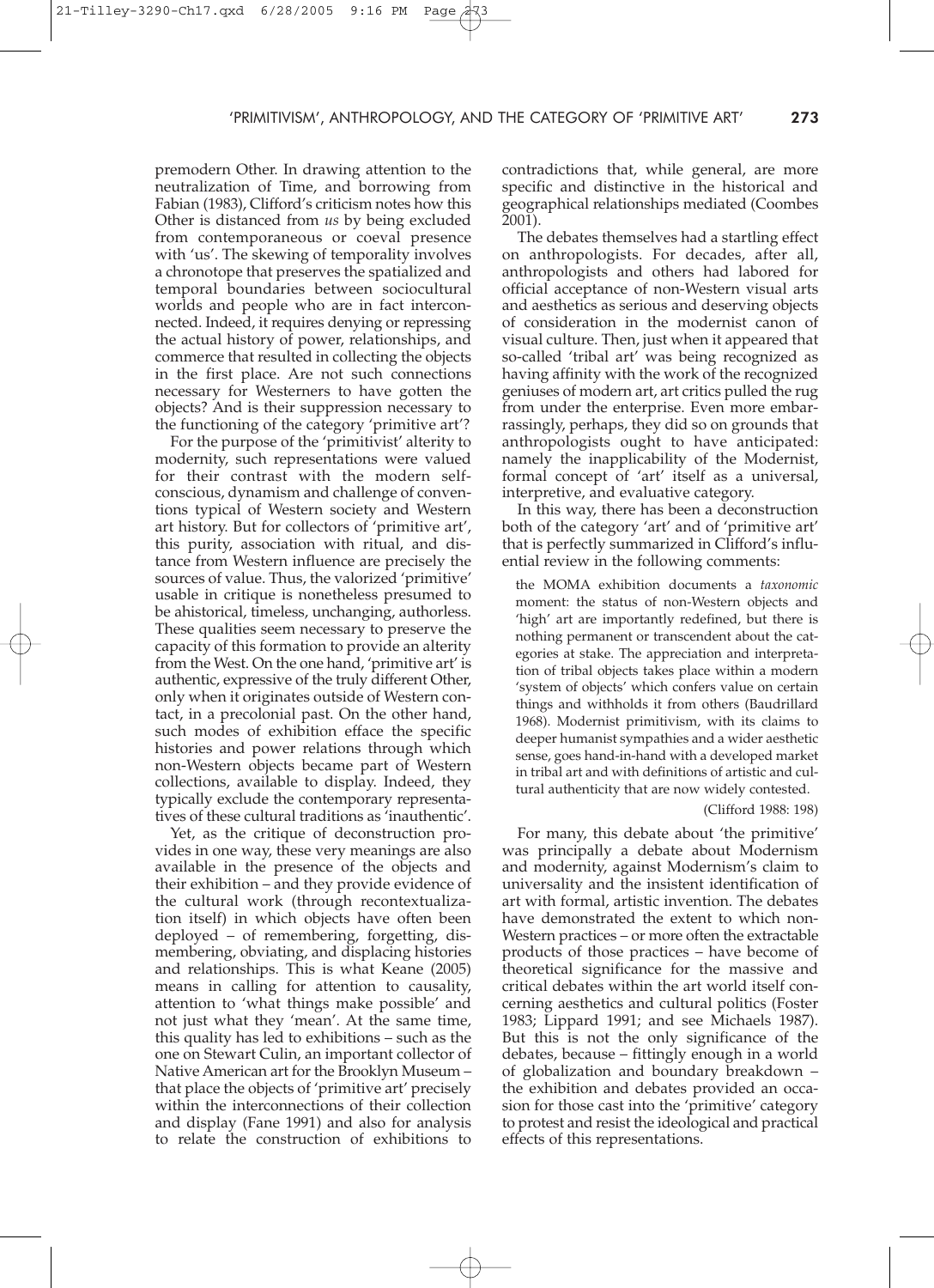## UNIVERSAL ART PROCESSES?

These critical concerns about modernity and difference, constitutive in one sense of the meanings given to 'primitive art', have fit very uncomfortably with the concomitant debates about the question of a cross-cultural and universal aesthetics as constituted in the disciplinary concerns of Anthropology. The ambivalence about comparison is of long standing in anthropology, but as suggested above, despite their *relativistic* suspicion of Western art theory's universality, anthropologists gave little *explicit* attention to the power of cultural hierarchy as an important component in the functioning of difference.<sup>11</sup>

While known for his 'historical particularism' and insistence on relativism, the 'father of American anthropology' and author of the seminal volume *Primitive Art* (1927), Franz Boas himself wrote that there is a common set of processes in art:

The treatment given to the subject [primitive art] is based on two principles that I believe should guide all investigations into the manifestations of life among primitive people: the one the fundamental sameness of mental processes in all races and in all cultural forms of the present day; the other, the consideration of every cultural phenomenon as the result of historical happenings.

... So far as my personal experience goes and so far as I feel competent to judge ethnographical data on the basis of this experience, the mental processes of man are the same everywhere, regardless of race and culture, and regardless of the apparent absurdity of beliefs and customs.

#### (Boas 1927: 1)

Brilliantly in this volume, Boas attempted to demonstrate technical virtuosity – emphasizing, thus, the materiality both of the worker's body and of the object on which it works **–** as the vital core of 'primitive art' and art more generally. By 1938, however, Joseph Campbell notes, similar passages were removed from Boas's (1938) updated *The Mind of Primitive Man:* 'a tendency to emphasize the differentiating traits of primitive societies had meanwhile developed to such a degree that any mention by an author of common traits simply meant that he had not kept up with the fashion' (1969: 20).

It is not surprising that another component of the 'primitivism' critiques,<sup>12</sup> the discussions of aesthetic universality connected to the doctrine of Formalist Modernism, has cut across the older tradition of 'tribal art' studies that insisted at times simultaneously on (1) the existence of 'art'

in all cultures and (2) their differences. This has been an area of ambivalence in the anthropology of art, sustained by an inadequate reflexive consideration of Western concepts of art (see Myers and Marcus 1995) and by the segregation of the market for non-Western objects from the larger debates. I don't mean to say that collectors of 'primitive art' were unaware of stylistic traditions and variations. (Indeed, some of them think they are collecting 'masterpieces'.) However, the participation of collectors in the discourse of 'authenticity' and 'purity' relates to the ideological functioning of the category 'primitive art' at another level – one in which the underlying forms of expression, psyche, and motivation are essentially one.

There are intrinsic contradictions here, and the emerging line of cleavage only reinforces the sense of the category's instability and involvement in ideological regulation. By 'instability' I seek to draw attention to conflation. The anthropological sense of difference is incorporated in concerns about cultural relativism; while concerned to grant some kind of equality or equivalence among cultural formulations, it does not address the difference among cultures in the same way as the postmodern suspicion of purported formal relationships between so-called 'primitive' and 'modern' artists. The postmodern concern is to draw attention to the existence of dominant Western cultural forms as *cultural*, rather than just natural and universal. They deride the effacement of what must be incommensurable differences in attempts at 'humanizing' or 'familiarizing' the foreign in terms of the dominant norm. They are further concerned with the way in which art theory has tended to denying the value of popular art practice and popular culture, in so far as they might differ from what Modernism presented as central and most valued. Skeptical of the strategy of 'humanism', Clifford (1988) – and in different ways Marianna Torgovnick (1990) **–** drew attention to these very tendencies in projects of comparison in distinguishing a humanistic ethnography of 'familiarization' (that finds similarities between them and us, but in our terms) from a surrealistic one that 'subverts' or 'disrupts' the all-too-familiar categories.<sup>13</sup> He called, famously, for attention to objects that are 'indigestible' by our own categories, especially 'hybrid objects', challenging to the frameworks of Western culture in ways resonant with the historical avant-garde.

The primitivism debates allow us to recognize that the doctrines that view art as autonomous from other domains of social life are not 'theories' external to their object (see Myers and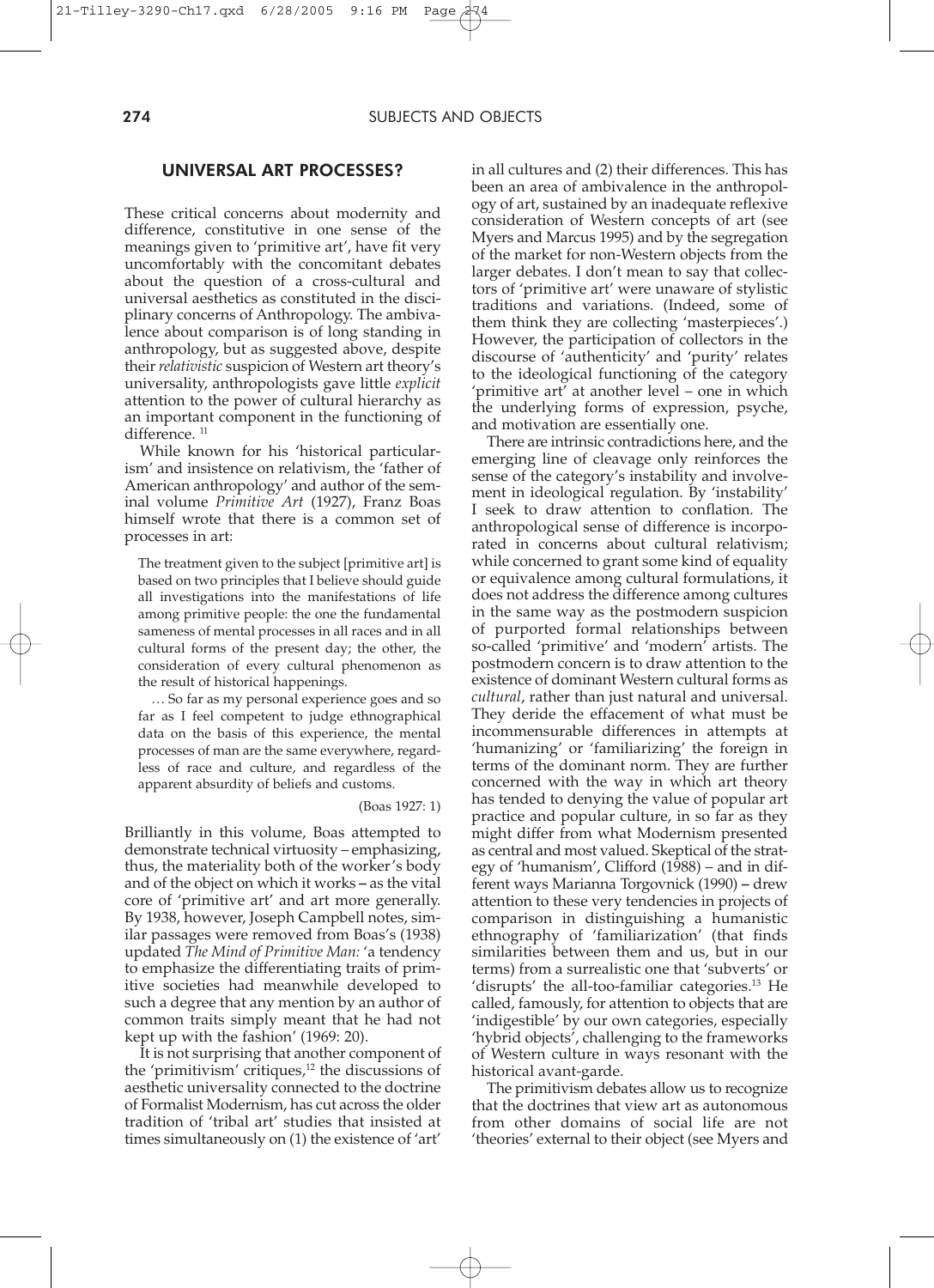Marcus 1995; Myers 2002). As 'ethnotheories' these doctrines would be cultural products and linked organically to the same processes of modernization they seem to oppose. Just as 'antimodernism' has been identified by Jackson Lears (1983) as protesting 'modernity' and therefore part of it, so 'primitivism' is intrinsically connected to 'modernity' and 'Modernism'.

### 'MODERN ART'

The foregoing implies that the relationality of the category 'primitive art' finds its location within the changing meanings and valence of the category 'art' itself in the Western tradition. For many people engaged with the arts, 'art' remains a commonsense category of just this sort; and there is held to be something essential about these practices in terms of their value, their relation to the human psyche or creativity or spirituality. This has not, however, been merely a fact of art's universality, and social historians of art have pursued this strangeness, the particularity of Western art's own selfconstruction, from *within* the tradition. The research of Kristeller, Williams, and others (Baxandall 1972; Eagleton 1990) has pointed to the distinctiveness of this 'modern' notion of art, one in which quite distinct kinds of activity have come to be constructed (or recognized) as *separated from other cultural activity* and having something in common as 'art'. They have attempted to understand the transformations of European social life that led to the condition for our (Western) particular experience of an 'aesthetic dimension'.

The work of historians, no less than that of anthropologists and critics, has offered a challenge to the universality of the concepts of art and aesthetics familiar to Modernism. Raymond Williams (1977) famously outlined the changing meaning of the concept 'art', and its place in the history of industrialization (see also Baxandall 1972). From the Middle Ages to the nineteenth century, Williams pointed out, the concept changed from a reference to 'general skill' to one of a distinct sphere of cultural, aesthetic activity (a sphere distinguished by its combination of arts into art and by its transcendence of the instrumental, the merely material and mere bodily pleasure). Indeed, the Renaissance historian Kristeller somewhat earlier noted that there was no concept of 'art' that embraced the quite distinct forms of painting, music, sculpture, theater, and dance:

We have to admit the conclusion, distasteful to many historians of aesthetics but grudgingly admitted by most of them, that ancient writers and thinkers, though confronted with excellent works of art and quite susceptible to their charm, were neither able nor eager to detach the aesthetic quality of these works of art from their intellectual, moral, religious, and practical function or content, or to use an aesthetic quality as a standard for grouping the fine arts together or for making them the subject of a comprehensive philosophical interpretation.

#### (Kristeller 1951/1965: 174)

In considering what is called 'modernity', historians have explored what is involved in the binary constructions of 'primitive art'. The consideration of 'modernity' stresses the general context of institutional separation of distinct and abstract areas of interest – of kinship, politics, religion, economics, and art – taking place in the rise of capitalism's development, a line pioneered by Max Weber, or in the rise of the nation state (Eagleton 1990). There may not be much agreement about the timing of these developments as well as the definitive characterization of the separation, but most theorists agree that there is an important difference between art and these other domains, in that – as Daniel Miller sums it up, 'art appears to have been given, as its brief, the challenge of confronting the nature of *modernity* itself, and providing both moral commentary and alternative perspectives on that problem' (Miller 1991: 52, my emphasis). In contrast, surely, the anthropological emphasis on the *social* embeddedness of art practices in so-called 'traditional societies' is not a matter of simple difference but ends up constituting by contrast the distinctiveness of 'modern art' – in which the separation of an aesthetic sphere was constitutive of art and aesthetics as a particular mode of evaluating, or interrogating, cultural activity and its value.

The questions of mass culture and mass consumption, as well as the question of cultural heterogeneity (high and low culture, fine art and popular or folk) are central questions addressed by modern ideologies of art. A hierarchy of discriminating value is organized through what is claimed to be a universalizing, interest-free judgment. What might be called 'modernisms', therefore, can be seen to develop in relation to the rise of industrial capitalism in Europe and the revolution in France in 1848 – a condition in which art comprises an arena in which discourses about cultural value are produced. Thus, modernization is the basis of 'modernism' – an ideology that engages with the conditions of the former. It is this dimension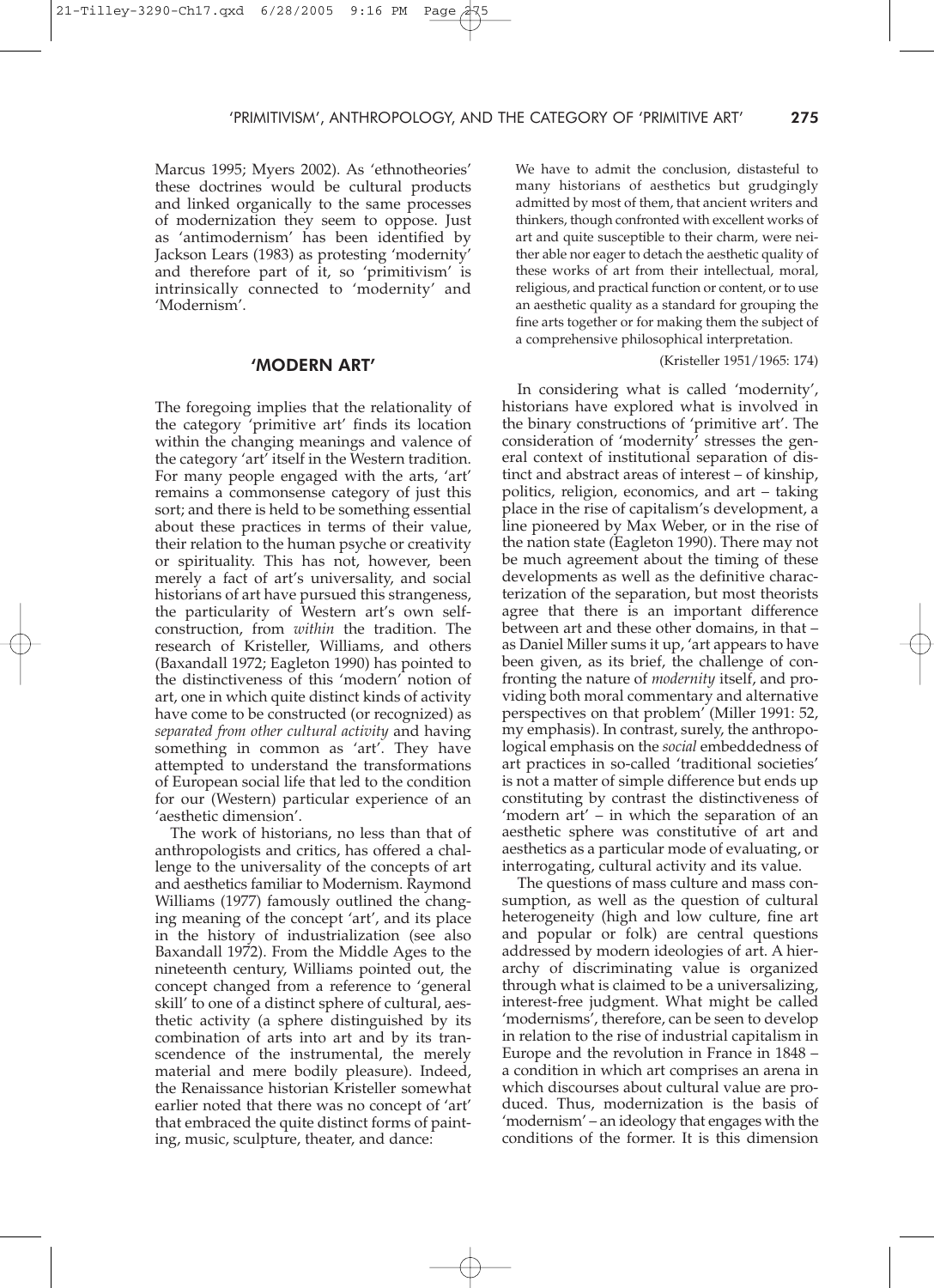of 'modern art' – its complex and critical relationship to the concomitant 'modern' and emerging dominance of rational utility and money as the basis of all value – that has often shared with 'primitive art' an oppositional stance to the rational side of modernity. It is in this way that 'primitive art' has been able to operate as a basis for 'modern art'.14

Recruited in this way to the ideological project of 'modern art', a project built around the autonomy of art as a sphere of distinct experience, the resulting constructions of 'primitivism' were inevitably oriented to the concerns of those who used them. The relatively common view, therefore, that high art takes transcendence of the fragmented, dislocated nature of contemporary life in the industrial era as a central concern (see Miller 1991: 52) defines a 'primitive art' that functions as evidence of the existence of forms of humanity which are integral, cohesive, working as a totality. Such meanings do not simply provide the critical opposite to such an experienced world; rather 'primitive art' and its represented reality also permits the very characterization of the 'modern' *as* fragmented and a sense of contemporary mass culture as 'spurious' and somehow 'inauthentic'.

It should be clear that the signifying locations of 'primitive art' have varied with the particular narrative of 'loss' presumed to have occurred with modern life. But these signifying practices seem always to involve repressing or suppressing part of the phenomenon. If, in a certain sense, 'primitive art' supposes traditionalism – which violates avant-garde requirements for originality and self-creation – this opposition has had to be repressed to capture the organic opposite for modern fragmentation.

Thus, figures such as the 'primitive', the 'exotic', or the 'tribal' have offered a basis for challenging Western categories by defining 'difference', but they have done so principally, it would appear, *within* the ideological function of Western cultural systems. And it was this function – the continued support of the dominant Western cultural system that in fact might limit and misrepresent the works and meanings of non-Western practitioners – which postmodern theorists recognized and sought to disrupt.

The tropes of 'primitive art' continued to exercise considerable rhetorical power towards the end of the twentieth century, as demonstrated by the much publicized Parisian exhibition 'Les Magiciens de la terre' (see Buchloh 1989), by the continuing boom in the sale of 'genuine' African art that has not been in touch with the contaminating hand of the West or the market (Steiner 1994), and by the critical responses to Aboriginal acrylic painting (Myers 1991, 2002).

## PRIMITIVISM STILL

To conclude this chapter, I will remark on the opportunities I have had to see this myself, in writing about the representation of Aboriginal culture in the critical responses to an exhibition of Aboriginal acrylic paintings at the Asia Society in 1988, and to trace briefly some of the trajectories set in motion by the critiques.

In the responses to the exhibition of Aboriginal art at the Asia Society, I found (Myers 1991) that several evaluations suggested that the acrylics offer a glimpse of the spiritual wholeness lost, variously, to 'Western art', to 'Western man', or to 'modernity'. The well known Australian art critic Robert Hughes indulged precisely in the form of nostalgic primitivism, praising the exhibition lavishly in *Time* magazine and drawing precisely on this opposition:

Tribal art is never free and does not want to be. The ancestors do not give one drop of goanna spit for 'creativity'. It is not a world, to put it mildly, that has much in common with a contemporary American's – or even a white Australian's. But it raises painful questions about the irreversible drainage from our own culture of spirituality, awe, and connection to nature.

#### (Hughes 1988: 80)

In Hughes's estimation, their 'otherness' occupies a world without much in common with ours; the artistic values of individual creativity and freedom are not relevant. But this otherness, he maintained, was itself meaningful for us. Another line of evaluation asked if they could be viewed as a conceptual return to our lost ('primitive') selves, as suggested in the subtitle of another review: 'Aboriginal art as a kind of cosmic road map to the primeval' (Wallach 1989).

The conventions of their differences were also seen as morally instructive about some of our own associations, especially of our materialism. In his travels to Australia during the planning of the exhibition, Andrew Pekarik (then Director of the Asia Society Gallery) was reported as saying 'that these people with practically zero material culture have one of the most complex social and intellectual cultures of any society' (in Cazdow 1987: 9). In this Romantic – and Durkheimian – construction, a critique of Modernity, the paintings may represent the worthiness of Aboriginal survival and, consequently, the dilemma and indictment of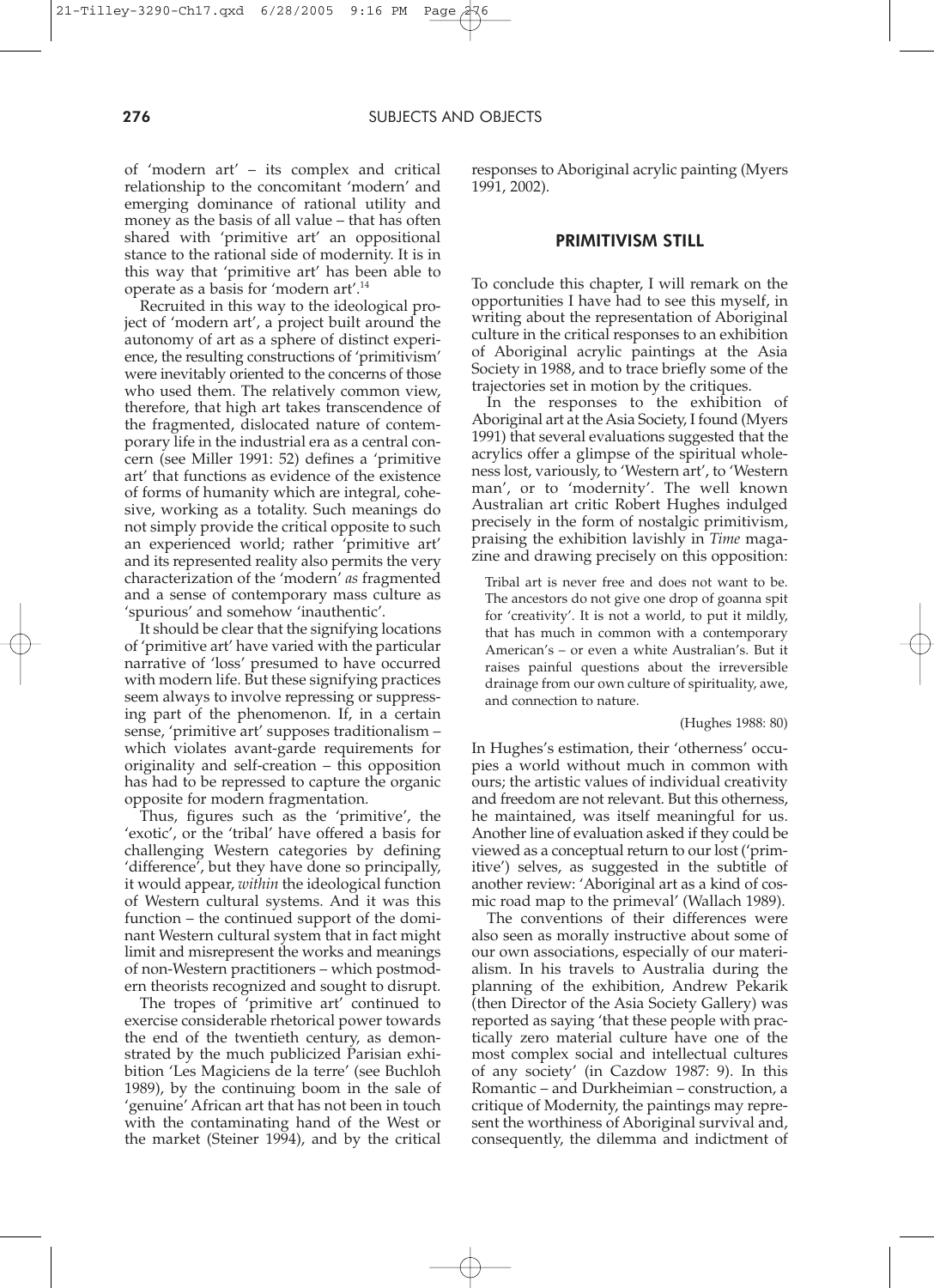modern Australia's history and treatment of their forebears as less than human.

## POSITIONS FOR SIGNIFYING THE PRIMITIVE

The construction of 'primitivism' has a particular salience for the production and circulation of political and cultural identities. At the same time, recent work argues that 'primitivism' must be studied in its particular contexts, and it is increasingly realized that there is not a generic 'primitivism'. Nicholas Thomas (1999), for example, has written about the distinctive qualities of 'settler primitivism', which should be distinguished from other operations of the trope. One might note, for example, the importance of World War I – in the United States, Canada, and Australia – in leading these settler nations to pursue more actively an identity distinct from that of Europe, the role this played in the development of interest in 'primitive art', and the appropriation of each country's indigenous arts as part of the national cultural patrimony (see especially Mullin 1995).<sup>15</sup> Often, the effort to escape the anxiety of European influence and to express a unique experience has resulted in an appropriation of the 'native', the 'indigene', as a component of an authentic national culture, exhibited, sold, and collected in museums and markets of 'primitive art'. Objects marked as 'art' are not the only material for such cultural production, but their portability and circulability may allow such objects to bear special weight in these desires. The workings here seem to differ from the ideological function of 'primitivism' in the MOMA exhibition of 1984, which was concerned with making the Other legitimate the cosmopolitan Western (not national) construction of 'art' in its most essential form, as formal and creative, as a basic human impulse. In processes of nation building, a central activity of modernization, distinctive values may be imputed to the 'native'. Appropriation by nationalist culture represents different temporal and spatial juxtapositions. This occurs both by regional transposition and also by class and gendered positioning – but it is within this range of the ideological organization of 'difference' that 'primitivism' and modern art coincide.

Thus, suspicion about the uses of 'primitivism' has not been aimed only at the supposedly transcendent, autonomous aesthetic domain postulated by High Modernism. It has equally significant implications, however, for the way in which local identities might lose their integrity or have their distinctiveness subsumed within a grand narrative that does not engage *their* own histories. This may well be a problem of art at the periphery of the world system. Thus, the exhibitions of what were called 'Primitive Art,' while they emphasize form – in being displayed on the usual white walls without much information other than general date and probable 'tribal identity' – denied to these works the history and authorship which would be part of the Western context (see Price 1989).

For Aboriginal Australian and First Nation people in North America, 'primitivism' has a particular salience for the production and circulation of political and cultural identities (see Ziff and Rao 1997). Ames (1992), Clifford (1988, 1991) and some of the essayists in Karp and Lavine (1991) have eloquently made this point about museums particularly. But they do so in recognition of the active political projects of indigenous people and their representatives – in the practices of artists and curators such as Jimmy Durham, Jolene Rickard, Gerald McMaster, Fiona Foley, Brenda Croft, Tracey Moffatt, Paul Chaat Smith, and others – who reject the binding restrictions of 'authenticity' and cultural purity with their own insistence that 'We are not dead, nor less ['Indian', 'Aboriginal', etc.].' The fundamental rejection of the category 'primitive art' surely takes place in the creation of their own museums by indigenous communities in North America, Australia, and elsewhere – in museums such as the newly opened, indigenously curated and managed National Museum of the American Indian, twenty years old as an indigenous institution. Indigenous people are also, increasingly, reclaiming the objects made by their ancestors, through legislation relating to cultural property concerns such as the US Native American Graves Protection and Repatriation Act (passed in 1990) or the Aboriginal and Torres Strait Islander Heritage Protection Act of 1984. In reclaiming objects, indigenous people resituate the objects in *their* own histories, constructing a narrative of their presence and continued existence as part of a world that may include other cultures but also constituting themselves as a people through their claim. Indeed, the materiality of these objects enables their repatriation and history to be part of their continued presence. In July 2004, for example, under Aboriginal heritage protection laws, an Indigenous Australian group, the Dja Dja Wurrung, created a huge controversy in seizing some 150 year old artifacts that had been on loan from the British Museum to an exhibition in Melbourne at Museum Victoria. The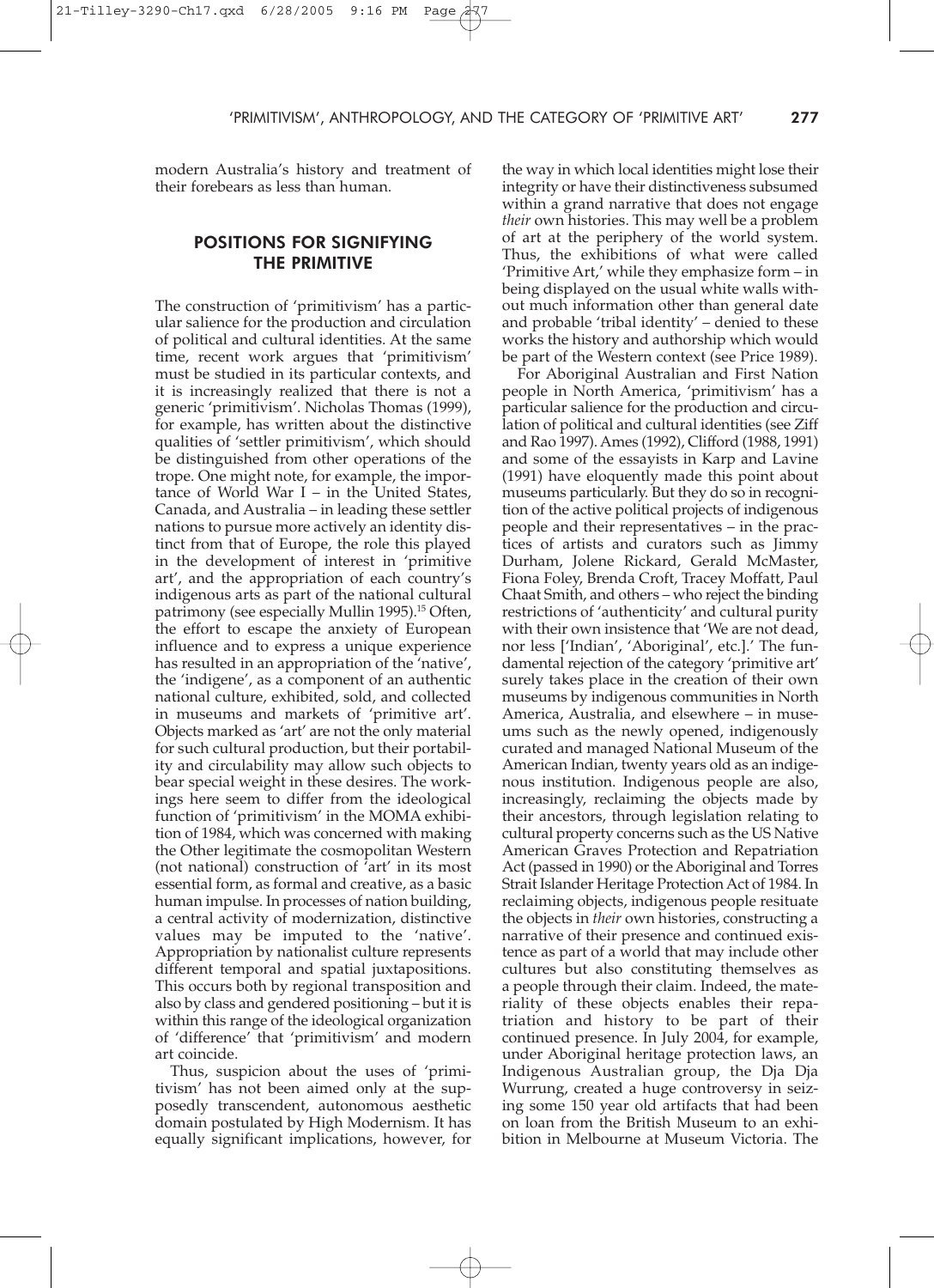contestation over this case exemplifies the collision of two different regimes of value, in which the values created by different forms of exchange – one in the market dominated by the West and the other in cosmological regimes of indigenous claims – are engaged in a 'tournament of values' (Appadurai 1986) fundamentally set in motion by an insistence on coeval presence.

## THE INTERCULTURAL FIELD

Where are the 'natives', one must ask, in the primitivism debates, and why do they seem to be erased by the language of 'appropriation'? To be sure, the recognition that non-Western peoples 'had art' did result – and not inconsequentially – in their inclusion in the authorized 'Family of Man'. They were 'creative', 'humane', 'spiritual'. But the exhibitions promoting this inclusion – and the success of the intensified circulation of the products and images of non-Western Others – comprise a complex for recontextualizing objects that offers opportunities for varying engagement. In this sense, they are sites of ongoing cultural production (Bourdieu 1993), and it is important to understand them in this way.

I wish to draw on the analytic framework of 'recontextualization' first offered by Nicholas Thomas (1991; see also Myers 2001). It offers an opportunity for some suggestions beyond those imagined in the first round of Primitivism debates, suggestions more in keeping with the renewed approach to considerations of materiality (see Gell 1998; Miller 2005). It suggests that a larger frame for grasping 'primitivism' lies in the notion of intercultural exchange and transaction. This is a frame that can include the sort of 'appropriations' that have concerned critics, but the weight is placed not on the boundaries but on the charged social field that encompasses the actors. An emphasis on 'appropriation' and the primitivizing 'gaze' is not sufficient to understand what happens materially when such objects circulate into an international art world. Scholars such as Howard Morphy (1992), Ruth Phillips (1998), Richard and Sally Price (1999), Chris Steiner (1994), Nelson Graburn (2004), Charlene Townsend-Gault (2004) and I (among others) have asked what actually *does* happen in circulation, at the sites of exhibition –  $\hat{t}$ o ask how objects, identities, and discourses are produced, inflected, and invoked in *actual institutional settings*. These 'fields of cultural production' (Bourdieu

1993) have distinctive histories, purposes, and structures of their own.16

Further, this approach redresses one of the principal assumptions of 'primitivism', namely the temporal boundary that considered these cultures to be over, lacking a future, an assumption underlying the typical lack of concern to include the voices or actual subjectivities of those from these traditions.<sup>17</sup> In the Sotheby's auction, with which I began this chapter, the indigenous 'traditional owners' of the *churinga* attempted to bring it back – with the additional agency of the Central Land Council and the Federal Minister for Aboriginal Affairs – through purchase, and thereby to remove it from the realm of art commodity and replace it within their own tradition. Although they failed in the attempt, because the price exceeded the resources provided by the Australian government, the activation of their agency did succeed in redefining the social field and challenging the once easy placement of such objects within the domain of 'primitive art'. Even at the MOMA exhibition the indexical relationships of beautiful objects to their makers and heirs became a basis for the extension of 'native' agency: the so-called Zuni war god figures were withdrawn from the show when MOMA 'was informed by knowledgeable authorities that Zuni people consider any public exhibition of their war gods to be sacrilegious' (quoted in Clifford 1988: 209). As Clifford notes, this event shows that 'living traditions have claims on them' (*ibid*.), and a range of recent repatriation claims have made this process increasingly visible.

It is just such an 'Outward Clash' – as Peirce calls it (Keane 2005) – that forces us to attend to the broader materiality involved in such objects. In museums around the world, what was 'primitive art' is being resignified, reclaimed, re-exhibited as the patrimony of particular communities or peoples – bearing the trace, as well, of its history of 'collection' or 'alienation' (see Ames 1992; Clifford 1991; Cranmer Webster 1992; Saunders 1997; Kramer 2004). Research and writing on the nation and the native offer considerable insight into the problem.

In pursuit of this sort of specificity, it is clearly necessary to break down the very general notion of the 'primitive' that has tended to be deployed in analyses. In part, this involves recognizing that the processes of modernization are mediated through a range of distinctive institutions. Thus, scholars must continue to track the figure of the 'Indigenous Other' through the distinctive circuits of artistic, regional, and national institutions and identity,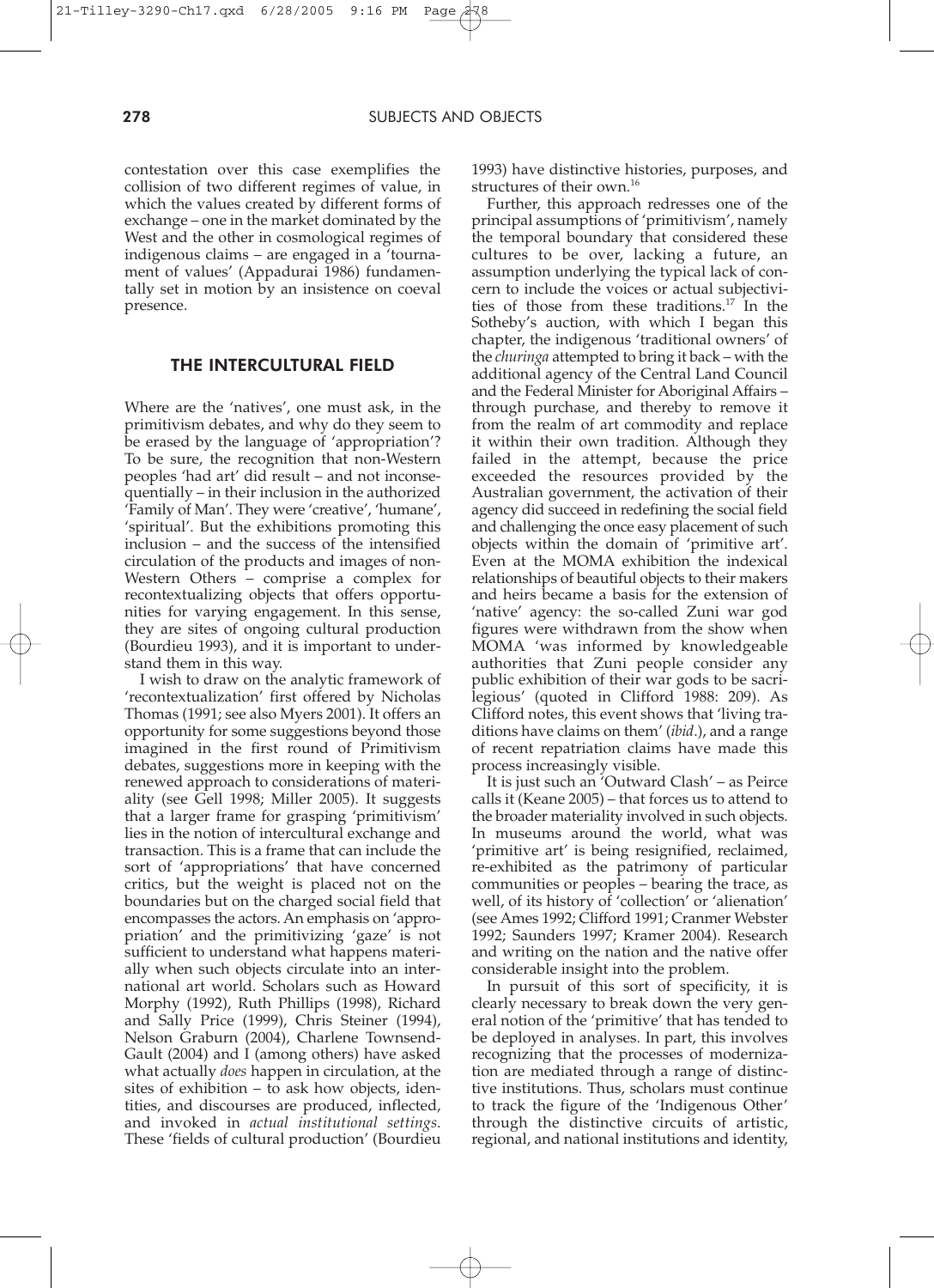showing different mediations through time and place (Bakewell 1995; Cohodas 1999; Mullin 1995; Myers 2002; Phillips 1998; Thomas 1999).

There has been a *general* context for revaluing indigenous people and their products in the English-speaking settler states. It has often been noted that the recuperation of the indigenous culture in such appropriations may, however, value them only in ways defined by the dominant culture – that is, in terms of a hegemony that does not really accept 'difference' or that organizes difference in the service of another set of values. This is the effect of the effort at appropriation of the indigenous – the Indio – by Mexican fine arts in the service of the revolution's ideology of hybridization (Bakewell 1995); for such work to be 'fine art', however, it could not be made by those regarded as artisans – and certainly not by Indios themselves. Similarly, the resignifications of the Australian Aboriginal relationship to land embodied in their paintings may be resisted within the immediate region where they live (whose settlers compete for control of the land) or by immigrant minorities (who are threatened by a special Aboriginal status), but have a different meaning when they are 're-placed' in the context of emerging Australian nationalism, international tourism, and the new professional class that seeks to define itself.

However, while Aboriginal producers of the paintings – living in dilapidated and impoverished communities – may be stripped of their historical specificity and their images converted to signifiers in Australian national myth, their insistence on a return of value for their paintings also resists this incorporation. Objects lend themselves to recontextualization for an unlimited range of ideological purposes, an infinite number of desires, and so-called 'natives' appropriate, too – not just commodities and signifiers, but even the idea of art itself! The claim to be making 'art' – contemporary art – is a vital strand of the recent movement of acrylic painting and other forms of Indigenous expression in Australia, and significant parallels are clear in Canada – with Northwest Coast art (see Ames 1992) – and in the United States (Lippard 1991).

As a final comment, in recognition of the potentials of these interventions, I would like to reiterate what I have argued elsewhere (Myers 2001), therefore, that the language of 'objectification' – beyond the one-sided framework of 'appropriation' – may provide greater leverage in teasing out the complicated and subtle intersections of relative value and interests. If the appropriations of Aboriginal painting or decoration are objectifications of national identity, they are also objectifications of their Aboriginal makers, and we need to follow out the implications of their movement through a new system of value. In this movement, the media in which these objectifications occurred are a problem to be considered. Painting, sculpture, and dance may move very differently. But at the same time, we are forced to recognize that works of Aboriginal 'art' index their makers and their production history, even if the structure of an exhibition suppresses this by labels that present only tribe and century. Questions about the objects and how they got there are potentially present in any exhibition. Recent exhibitions – like 'Pomo Indian Basket Weavers: their Baskets and the Art Market' (organized by the University of Pennsylvania Museum of Archaeology and Anthropology and shown at venues like the NMAI, Gustav Heye Center in Manhattan in 1999) and the earlier 'Objects of Myth and Memory: American Indian Art at the Brooklyn Museum' (1991) that focused on the curator Stewart Culin's collecting – have reclaimed these histories and personages, and the networks linking, for example, basket makers in California and collectors in the Northeast through the display of baskets.<sup>18</sup>

Moreover, the objectifications of national identity are both variable and contextually limited in their stability. Aboriginal art's status as a commodity of consumption involves forms of commercial value that are potentially at odds with its capacity to articulate – as something spiritual, authentic, and attached to the land – national identity. It was nothing short of a scandal, then, when an Aboriginal bark painting in the Prime Minister's collection was discovered to be a forgery, painted by a white person! Furthermore, these paintings – and art itself – are not the only media in which national identity may be objectified. War memorials, automobiles, heritage sites, archeological formations, heroes, battlefields, natural history museums, symphony orchestras, and so on may offer very different – even competing – representations of the national self, representations that may circulate within different contexts and social formations.

These constitute the very different implications of what Thomas (1999) calls 'settler primitivism' from a more general primitivism such as that represented in European modernist art. The whole significance of settler primitivism is that the 'native' and the 'settler' *are* coeval. In this sense, settler primitivism depends on another contingency of the materiality of things – their spatial contiguity. The instabilities and the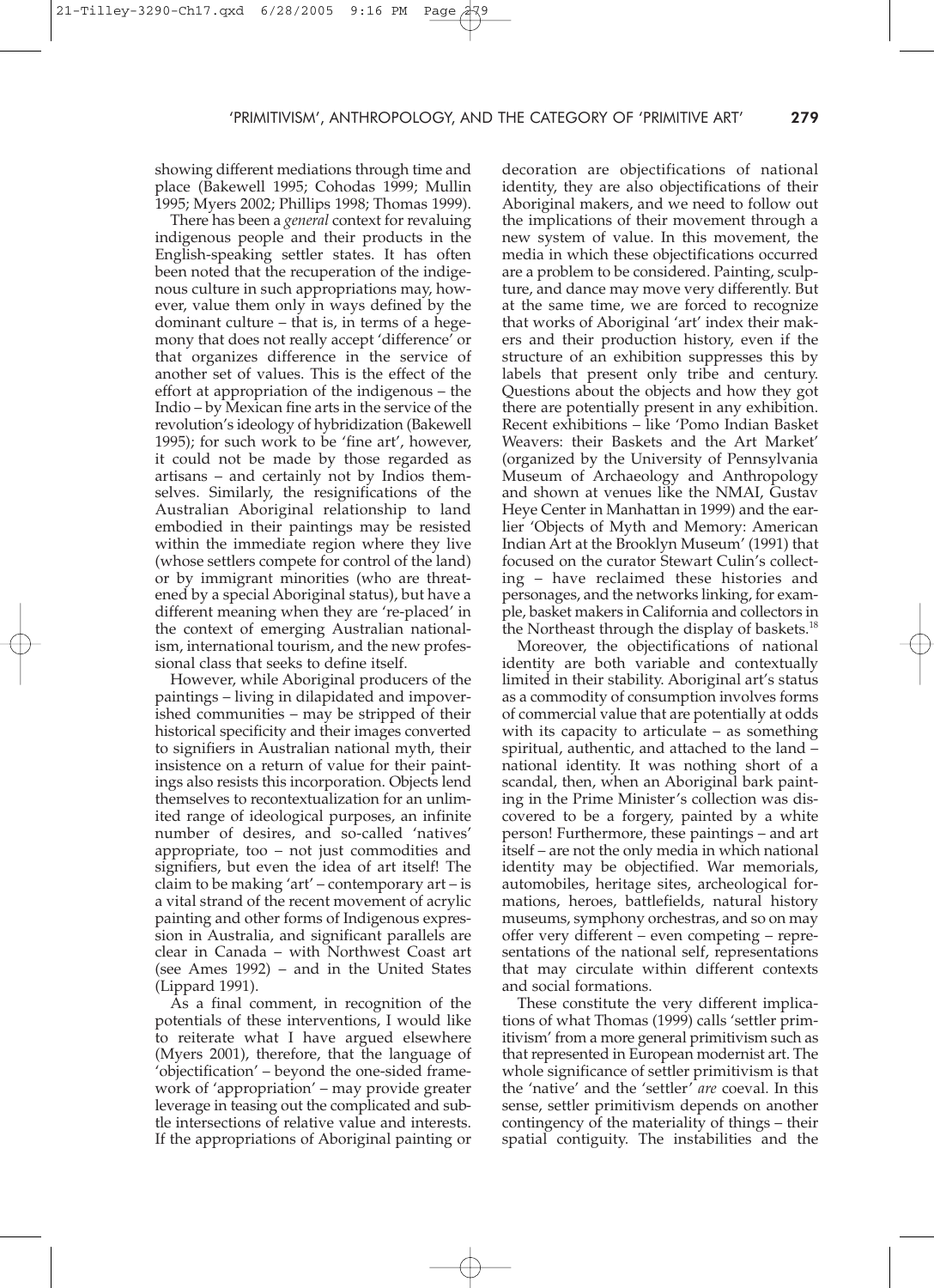tensions come from the fact that indigenous communities are not only contemporaneous but also to some extent recognizably in the same space with so-called modern ones. While it draws on many tropes that are familiar, settler primitivism has a distinctive problem of context: the indigenous people cannot be fully relegated to prehistory as the predecessors of the settlers. There is a basic situation of copresence, even competing claims in the land. The logic of the more general primitivism – through which African cultural products were conveyed – differs in this regard, and is mediated through the constructions of the nation and national cultures in postcolonial states.

These recontextualizations – in this case of a hybrid formation of settler primitivism – are not just surprising or ironic juxtapositions, but reorganizations of *value*. The gain in value for native cultural forms should be conceptualized in terms that are relevant for anthropological theory more generally, and indeed such recontextualizations are increasingly common in the world.

## **NOTES**

- 1 Gombrich wrote of 'the preference for the primitive' as having as early an appearance as the quotation he takes from Cicero, and sees it as an occasional and temporary rejection or disgust for the refined and the trajectory of mimesis.
- Two other important collections have followed on the initial burst of interest in the primitivism debates – Karp and Lavine (1991) and Phillips and Steiner (1999).
- 3 A great exception to this preference for the pure exotic, of course, is Julius Lips's (1937) *The Savage Hits Back*, while a more recent foray into such matters was Enid Schildkrout's and Charles Keims's exhibition of Mangbetu art (see Schildkrout and Keim 1990).
- 4 A further development of these discussions emanated in the wake of 'Les Magiciens de la terre,' an exhibition in Paris that attempted to transcend some of the difficulties faced by MOMA.
- 5 The Museum of Modern Art's approach is set forth in Alfred Barr's work. MOMA had considerable influence on the recognition of 'primitive art' as *art* through a series of exhibitions organized especially by René d'Harnoncourt. In 1936 he was appointed an administrator in the Indian Arts and

Crafts Board, part of the Department of the Interior. D'Harnoncourt mounted one of the first national exhibitions of Native American arts at the Golden Gate International Exposition in San Francisco in 1939. D'Harnoncourt was responsible for other exhibitions of African art and that of North American Indians. In addition to being curator and later Director of MOMA, d'Harnoncourt also served as art advisor to Nelson Rockefeller's art collection and was vice-president for Rockefeller's Museum of Primitive Art from its beginning in 1957. D'Harnoncourt was closely involved with one of the major academic scholars of primitive art, Paul Wingert. Some important discussion of d'Harnoncourt can be found in Rushing (1995).

- As Torgovnick writes of the critic Roger Fry, there was a great concern to 'rescue art from the morass of photographic representation and narrative' (1990: 87). Fry was one of the early critical enthusiasts for what he called 'Negro Art' (Fry 1920). The rise of photography and its greater capacity for naturalistic representation is commonly perceived as creating a crisis for 'art' and a need to 'make it new' by theorizing a distinctive function for it. If one account of Modernism and 'Primitivism' can be traced through the collection and exhibition of African and Oceanic art, as Rubin (1984) does and which Torgovnick follows, another account is traced by W. Jackson Rushing's (1995) *Native American Art and the New York Avant-garde* and his depiction of the unique critical contexts established in the United States in relation to Native American cultural products. The edited collection, *Primitivism and Twentieth-Century Art: a Documentary History* (Flam and Deutch 2003), provides many of the central documents for a history of primitivism and its controversies as well as a comprehensive chronology of exhibitions, publications, and events.
- 7 In *Primitivism in Modern Art*, published in 1938, Goldwater pointed to the important precedent set for much modern European art by the forms of children's drawings and other kinds of so-called primitive art, as well as by artists' ideas about the nature of the creative process which lay behind those forms.
- Such typological resemblance was what Boasian anthropologists once described as 'convergence' or forms of independent invention, although they functioned in the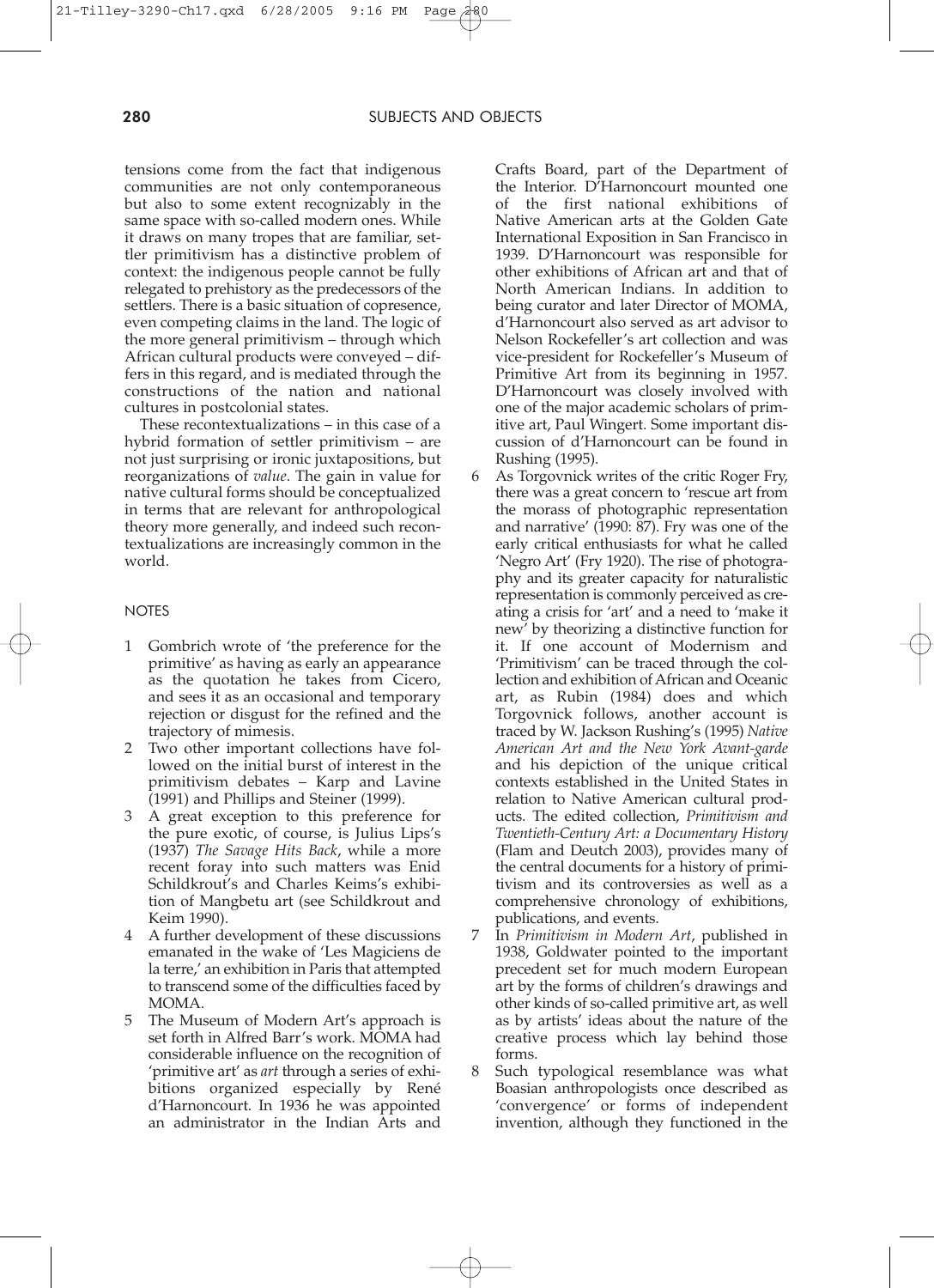exhibition to indicate the universality of the interest in form. For discussions of the 'comparative method' and debates about it, see Harris (1968) and Lowie (1937).

- In this regard, there is still some ambiguity in anthropological concerns about context, which – art-oriented scholars have maintained – tend to subsume the material object to cultural meanings, claiming to see something *beyond* the object in itself.
- 10 In this form, the identification of the primitive with directness and expression could be mobilized to an avant-garde position that Gombrich delineates in Zola's review of Manet's 'Olympia', in 'Mon salon', in which he says he asks an artist to do more than provide mere 'beauty': 'It is no longer a question here, therefore, of pleasing or of not pleasing, it is a question of being oneself, of baring one's breast ... The word 'art' displeases me. It contains, I do not know what, in the way of ideas of necessary compromises, of absolute ideals ... that which I seek above all in a painting is a man, and not a picture ... You must abandon yourself bravely to your nature and not seek to deny it' (Gombrich 2002: 206).
- 11 Miller has insisted, for example, that the claim of art as a transcendent realm was not something really taken seriously by anthropologists (see Miller 1991 and below), whose studies have tended to emphasize the embedding of aesthetics *in* everyday life (e.g., Witherspoon 1977). 'The separation and definition of art and aesthetics as something different and particular,' as Miller calls it (1991: 51), is rare in the world's cultures. Much anthropological ink was spilled in demonstrating the functional involvement of supposedly artistic forms – masks, sculpture – in political and religious activities, against an expectation of art for art's sake. At the same time, there were surely few anthropologists who wanted to claim that the communities they studied 'lacked art', since something unself-consciously called 'art' remained the *sine qua non* of human status. Consequently, an anthropologist encounters the category of 'art' with suspicion and a sense of its 'strangeness'. Indeed, for most anthropologists, the concept of 'art' would be, as it is for Miller (1991: 50), 'subject to the critique of relativism, in that it stems from an essentialist foundation – that is, no absolute quality of the world – but has become an established perspective through particular cultural and historical conditions'.
- 12 See Dutton's 1991 review of Price (1989) as well as the Manchester debates on aesthetics (Ingold 1997).
- 13 In an excellent essay, Eric Michaels (1987) – no doubt sick of the repeated treatment of Aboriginal painters as 'so many Picassos in the desert' – argued that the practices of Aboriginal acrylic painting had more to offer postmodern art theory than that of Modernism. I cannot resist pointing out how these tendencies themselves draw precisely on the tropes of the historical avant-garde to tear away the familiar and to reveal, thereby, the world. An elegant example of this is to be found in Tony Bennett's (1979) discussion of 'estrangement' and 'defamiliarization' in Russian Formalism.
- 14 One must acknowledge that historians disagree in how they understand the emergence of such a set of discursive practices – with art as healing and the artist as heroic individual.
- 15 While I want to stress the development of an interest in and market for 'primitive art' here, I do not mean to say that this was the first time in which the settler societies appropriated their country's indigenous arts for the production of national identity. In the United States, this clearly occurred in periods earlier than World War I, although something distinctive does happen then.
- 16 I am indebted to Webb Keane for the reminder here that part of the value of Nicholas Thomas's (1991) book, *Entangled Objects*, rests in his effort to look in both directions, at Pacific peoples' recontextualizations of Western cultural objects. Obviously, this is not a level political playing field. At the same time, however, it is not a peculiarity of the West to resignify things.
- 17 Douglas Cole (1985), for example, describes a period of rapid accumulation around the turn of the nineteenth and twentieth centuries, justified in so far as Native cultures were thought to be vanishing. Others have insisted on the importance of Western custodianship of objects neglected or no longer of value in their 'home' cultures. These frameworks underlie the neglect of the possible attachment of these objects to living people.
- The marvelous writing of Marvin Cohodas (1997) and Sally McLendon (1993, 1998) are exemplary of the work on collecting that has transformed the thinking about 'primitive art'.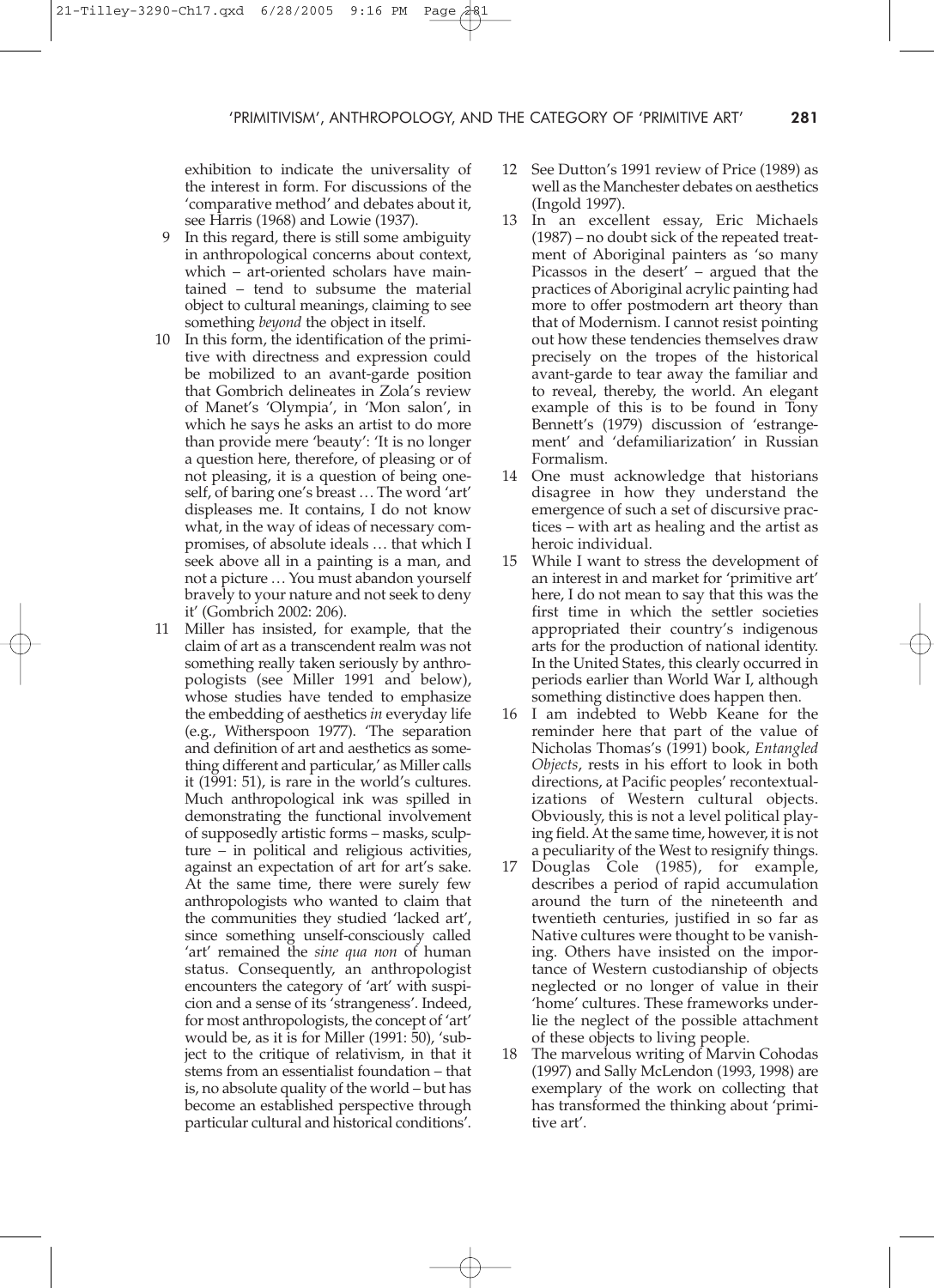## 282 SUBJECTS AND OBJECTS

#### **REFERENCES**

- Adorno, Teodor (1970/1983) *Aesthetic Theory*. London: Routledge.
- Ames, Michael M. (1992) *Cannibal Tours and Glass Boxes: the Anthropology of Museums*. Vancouver: UBC Press.
- Anderson, Richard (1989) *Art in Small-scale Societies*. Englewood Cliffs, NJ: Prentice-Hall.
- Appadurai, Arjun (1986) 'Introduction: commodities and the politics of value', in Arjun Appadurai (ed.), *The Social Life of Things*, Cambridge: Cambridge University Press, pp. 3–63.
- Bakewell, Liza (1995) '*Bellas artes* and *artes populares*: the implications of difference in the Mexico City art world', *in* B. Bright and L. Bakewell (eds), *Looking High and Low: Art and Cultural Identity*, Tucson, AZ: University of Arizona Press, pp. 19–54.
- Barthes, Roland (1957) *Mythologies*. Paris: Seuil.
- Baudrillard, Jean (1968) *Le Système des objets*. Paris: Gallimard.
- Baxandall, Michael (1972) *Painting and Experience in Fifteenth Century Italy: a Primer in the Social History of a Pictorial Style*. Oxford: Clarendon Press.
- Bennett, Tony (1979) *Formalism and Marxism*. London: Methuen.
- Blake, Nigel and Frascina, Francis 1993 'Modern practices of art and modernity', *in* F. Frascina, N. Blake, B. Fer, T. Garb and C. Harrison (eds), *Modernity and Modernism: French Painting in the Nineteenth Century*. New Haven, CT and London: Yale University Press in association with the Open University, pp. 50–140.
- Boas, Franz (1927) *Primitive Art*. New York: Dover Publications.
- Boas, Franz (1938) *The Mind of Primitive Man*, rev. edn. New York: Macmillan.
- Bourdieu, Pierre (1984) *Distinction: a Social Critique of the Judgment* of Taste. Cambridge, MA: Harvard University Press.
- Bourdieu, Pierre, (1993) *The Field of Cultural Production*. New York: Columbia University Press.
- Buchloh, Benjamin J. (1989) 'The Whole Earth Show: an interview with Jean-Hubert Martin', *Art in America*, 77 (May): 150–9, 211, 213.
- Campbell, Joseph (1969) 'Primitive Man as Metaphysician', in Stanley Diamond (ed.), *Primitive Views of the World*. New York: Columbia University Press, pp. 20–32.
- Cazdow, Jane (1987) 'The art of desert dreaming', *Australian Weekend Magazine*, 8–9 August, pp. 6–9.
- Clifford, James (1988) *The Predicament of Culture: Ethnography, Literature, Art*. Cambridge, MA: Harvard University Press.
- Clifford, James (1991) 'Four northwest coast museums: travel reflections', in I. Karp and S.D. Lavine (eds), Exhibiting Cultures: *the Poetics and Politics of Museum Display*. Washington, DC: Smithsonian Institution Press, pp. 212–54.
- Cohodas, Marvin (1997) *Basket Weavers for the Curio Trade: Elizabeth and Louise Hickox*. Tucson, AZ and Los Angeles: University of Arizona Press/ Southwest Museum.
- Cohodas, Marvin (1999) 'Elizabeth Hickox and Karuk Basketry: a case study of debates on innovation and paradigms of authenticy', in R. Phillips and C. Steiner (eds), *Unpacking Culture*. Berkelye, CA: University of California Press, pp. 143–61.
- Cole, Douglas (1985) *Captured Heritage: the Scramble for Northwest Coast Artifacts*. Seattle, WA: University of Washington Press.
- Connelly, Frances (1995) *The Sleep of Reason*. College Park, PA: Pennsylvania State University Press.
- Connor, Steven (1989) *Postmodernist Culture: an Introduction to Theories of the Contemporary*. Oxford and Cambridge: Blackwell.
- Coombes, Annie, E. (2001) 'The object of translation: notes on 'Art' and antonomy in a postcolonial context', in F. Myers (ed.) *The Empire of Things*. Santa Fer: School of American Research Press, pp. 233–56.
- Cranmer Webster, Gloria (1992) 'From colonization to repatriation', in Gerald McMaster and Lee-Ann Martin (eds), *Indigena: Contemporary Native Perspectives*. Vancouver: Douglas and McIntyre.
- Danto, Arthur (1986) *The Philosophical Disenfranchisement of Art*. New York: Columbia University Press.
- D'Azevedo, Warren L., ed. (1973) *The Traditional Artist in African Societies*. Bloomington, IN: Indiana University Press.
- Diamond, Stanley (1969) 'Introduction: the Uses of the primitive', in Stanley Diamond (ed), *Primitive Views of the World*. New York: Columbia University Press, pp. v–xxix.
- Dutton, Dennis (1991) 'Sally Price on primitive art', *Philosophy and Literature*, 15: 382–7.
- Eagleton, Terry (1990) *The Ideology of the Aesthetic*. New York: Blackwell.
- Eliade, Mircea (1959) *Cosmos and History: the Myth of the Eternal Return*. New York: Harper Torchbook.
- Errington, Shelley 1998 *The Death of Authentic Primitive Art and other Tales of Progress*. Berkeley, CA: University of California Press.
- Fabian, Johannes (1983) *Time and the Other*. New York: Columbia University Press.
- Fane, Diana (1991) *Objects of Myth and memory*. Scattle: University of Washington Press.
- Flam, Jack and Deutch, Miriam, eds (2003) *Primitivism and Twentieth-Century Art: a Documentary History*. Berkeley, CA: University of California Press.
- Foster, Hal, ed. (1983) *The Anti-aesthetic: Essays on Postmodern Culture*. Port Townsend, WA: Bay Press.
- Foster, Hal (1985) 'The "primitive" unconscious of modern art, or, White skin, black masks', in *Recodings: Art, Spectacle, Cultural Politics*. Seattle, WA: Bay Press.
- Fried, Michael 1967 'Art and objecthood', *Artforum* 5 (summer): 12–23.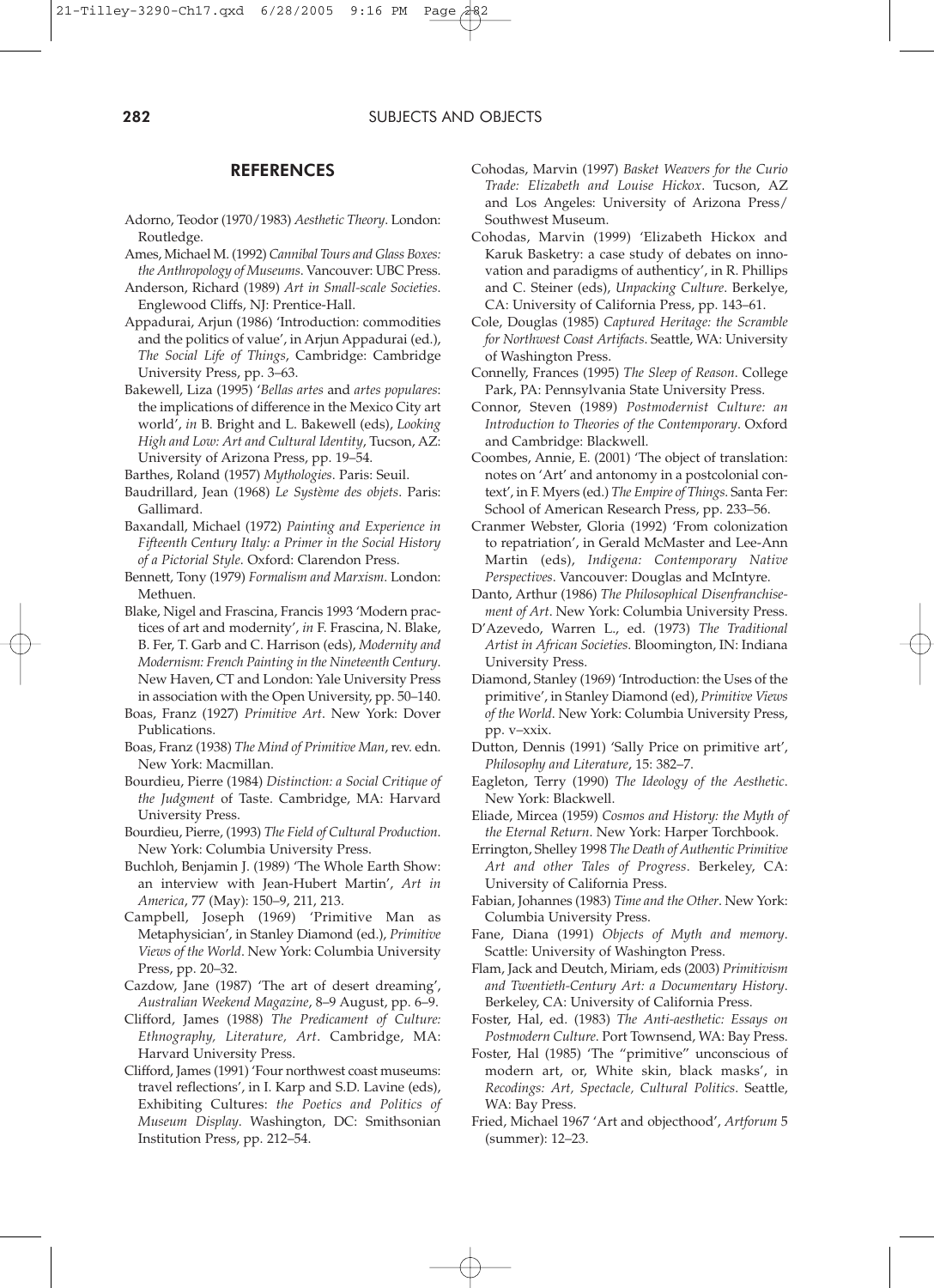'PRIMITIVISM', ANTHROPOLOGY, AND THE CATEGORY OF 'PRIMITIVE ART' 283

- Fry, Roger (1920) 'Negro sculpture at the Chelsea Book Club', *Athenaeum*, 94 (16 April): 516. Repr. in *Vision and Design*. New York: Brentano's.
- Gell, Alfred (1998) *Art and Agency*. Oxford: Clarendon Press.
- Goldwater, Robert (1938) *Primitivism in Modern Art*. New York: Random House.
- Gombrich, Ernst (2002) *The Preference for the Primitive: Episodes in the History of Western Taste and Art*. New York: Phaidon Press.
- Graburn, Nelson (2004) 'Authentic Inuit art: creation and inclusion in the Canadian north', *Journal of Material Culture* 9 (2): 141–59.
- Greenberg, Clement (1939/1961) 'Avant-garde and kitsch', in *Art and Culture: Critical Essays*. Boston, MA: Beacon Press, pp. 3–21.
- Greenberg, Clement (1965) 'Modernist painting', *Art and Literature*, 4 (spring): 193–201.
- Guilbaut, Serge (1983) *How New York stole the Idea of Abstract Art: Abstract Expressionism, Freedom and the Cold War*, trans. A. Goldhammer. Chicago: University of Chicago Press.
- Harris, Marvin (1968) *The Rise of Anthropological Theory*. New York: Columbia University Press.
- Hughes, Robert (1988) 'Evoking the spirit ancestors', *Time*, 31 October, pp. 79–80.
- Ingold, Tim, ed. (1997) *Key Debates in Anthropology*. London: Routledge.
- Jopling, Carole F., ed. (1971) *Art and Aesthetics in Primitive Societies: a Critical Anthology*. New York: Penguin Books.
- Karp, Ivan and Lavine, Stephen D. (1991) *Exhibiting Cultures: the Poetics and Politics of Museum Display*. Washington, DC: Smithsonian Institution Press.
- Keane, Webb (2005) 'Signs are not the clothes or meaning: on the social analysis of material things', in D. Miller (ed.), *Materiality*. Durham, NC: University of Durham Press.
- Kramer, Jennifer (2004) 'Figurative repatriation', *Journal of material culture*, 9: 161–82.
- Kristeller, Paul (1951/1965) 'The modern system of the arts', in *Renaissance Thought and the Arts*. Princeton, NJ: Princeton University Press.
- Lears, T.J. Jackson (1983) *No Place of Grace: Antimodernism and the Transformation of American Culture*, 1880–1920. New York: Pantheon Books.
- Lippard, Lucy (1991) *Mixed Blessings: New Art in a Multicultural America*. New York: Pantheon.
- Lips, Julius (1937/1966) *The Savage Hits Back*, trans. Vincent Benson. New Hyde Park: University Books.
- Lovejoy, Arthur and Boas, George (1935) *Primitivism and Related Ideas in Antiquity*. Baltimore, MD: Johns Hopkins University Press.
- Lowie, Robert (1937) *The History of Ethnological Theory*. New York: Holt Rinehart.
- McEvilley, Thomas (1984) 'Doctor, lawyer, Indian chief', *Artforum*, 23 (3): 54–60.
- McLendon, Sally (1993) 'Collecting Pomoan baskets, 1889–1939', *Museum Anthropology,* 17 (2): 49–60.
- McLendon, Sally (1998) 'Pomo basket weaves in the University of Pennsylvania Museum collections', *Expedition*, 40 (1): 34–47.
- Michaels, Eric (1987) 'Western Desert sand painting and postmodernism', in *Yuendumu Doors. Warlukurlangu Artists* (eds). Canberra: Australian Institute of Aboriginal Studies, pp. 135–143.
- Miller, Daniel (1991) 'The necessity of the primitive in modern art', in S. Hiller (ed.), *The Myth of Primitivism: Perspectives on Art*. New York: Routledge, pp. 50–71.
- Miller, Daniel (2005) 'Materiality: an introduction', in D. Miller (ed.) Materiality. Durham, NC: Duck University Press.
- Morphy, Howard (1992) *Ancestral Connections*. Chicago: University of Chicago Press.
- Mullin, Molly (1995) 'The patronage of difference: making Indian art' art, not ethnology', in G. Marcus and F. Myers (eds), *The Traffic in Culture: Refiguring Anthropology and Art*. Berkeley, CA: University of California Press, pp. 166–200.
- Myers, Fred (1991) 'Representing culture: the production of discourse(s) for Aboriginal acrylic paintings', *Cultural Anthropology*, 6 (1): 26–62.
- Myers, Fred (2001) 'Introduction: the empire of things', in F. Myers (ed.), *The Empire of Things*. Santa Fe, NM: School of American Research Press, pp. 3–64.
- Myers, Fred (2002) *Painting Culture: the Making of an Aboriginal High Art*. Durham, NC: Duke University Press.
- Myers, Fred and Marcus, George (1995) Introduction, in George Marcus and Fred Myers (eds), *The Traffic in Culture: Refiguring Art and Anthropology*. Berkeley, CA: University of California Press, pp. 1–53.
- Otten, Charlotte M, ed. (1971) *Art and Aesthetics: Readings in Cross-cultural Aesthetics*. New York: Doubleday.
- Phillips, Ruth (1998) *Trading Identities: the Souvenir in Native North American Art from the Northeast, 1700–1900*. Seattle, WA: University of Washington Press; Montreal: McGill-Queen's University Press.
- Phillips, Ruth B. and Steiner, Christopher B. (1999) 'Art, authenticity, and the baggage of cultural encounter', in Ruth Phillips and Christopher Steiner (eds), *Unpacking Culture: Art and Commodity in Colonial and Postcolonial Worlds*. Berkeley, CA: University of California Press, pp. 3–19.
- Price, Richard and Price, Sally (1999) *Maroon Arts: Cultural Vitality in the African Diaspora*. Boston, MA: Beacon Press.
- Price, Sally (1989) *Primitive Art in Civilized Places*. Chicago: University of Chicago Press.
- Rhodes, Colin (1995) *Primitivism and Modern Art*. New York: Thames & Hudson.
- Rubin, William (1984) 'Modernist primitivism: an introduction', in W. Rubin (ed.),'*Primitivism' in Twentieth Century Art: Affinity of the Tribal and the*